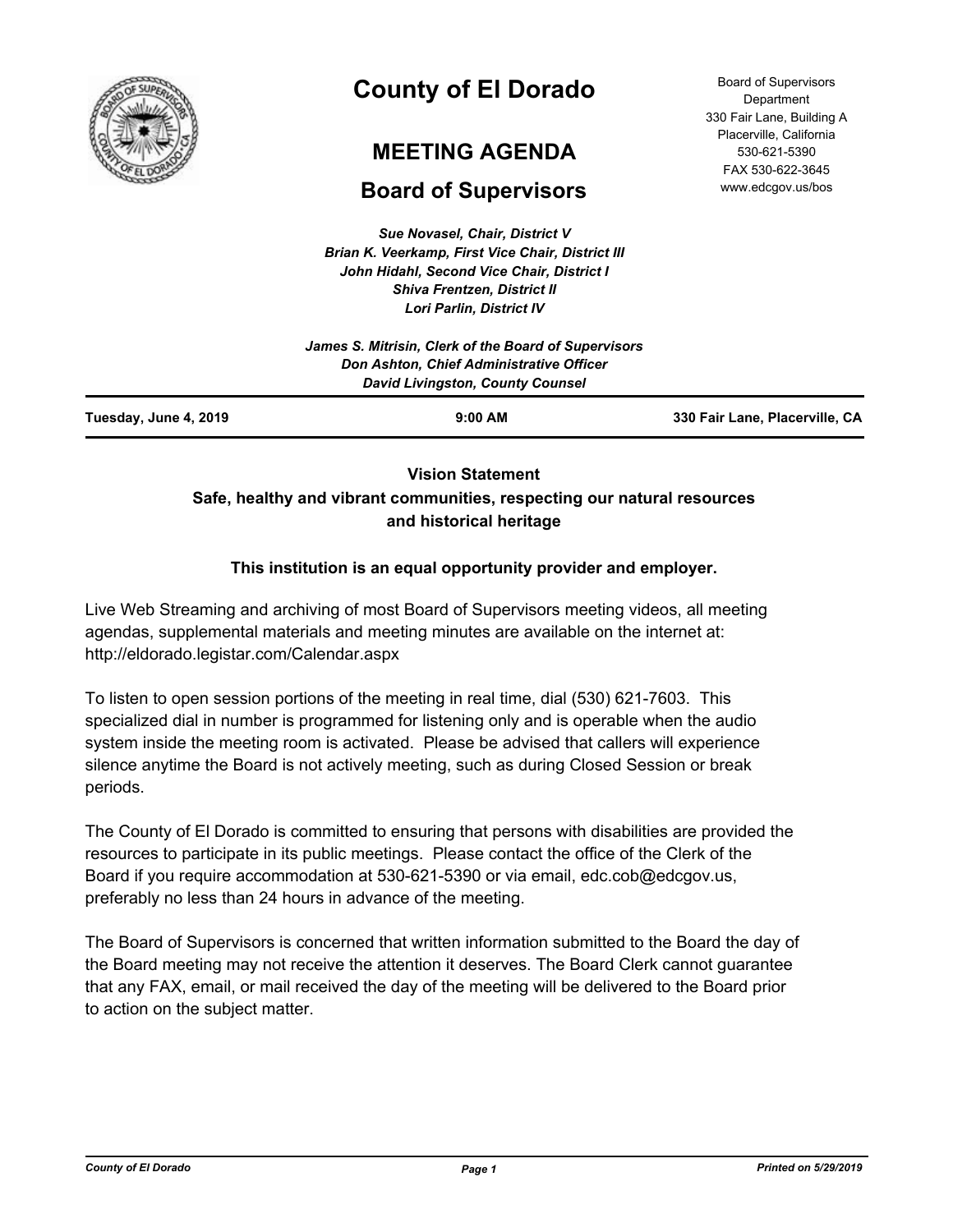The Board meets simultaneously as the Board of Supervisors and the Board of Directors of the Air Quality Management District, In-Home Supportive Services, Public Housing Authority, Redevelopment Agency and other Special Districts.

For Purposes of the Brown Act § 54954.2 (a), the numbered items on this Agenda give a brief description of each item of business to be transacted or discussed. Recommendations of the staff, as shown, do not prevent the Board from taking other action.

Materials related to an item on this Agenda submitted to the Board of Supervisors after distribution of the agenda packet are available for inspection during normal business hours in the public viewing packet located in Building A, 330 Fair Lane, Placerville or in the Board Clerk's Office located at the same address. Such documents are also available on the Board of Supervisors' Meeting Agenda webpage subject to staff's ability to post the documents before the meeting.

#### **PROTOCOLS FOR PUBLIC COMMENT**

Public comment will be received at designated periods as called by the Board Chair.

Public comment on items scheduled for Closed Session will be received before the Board recesses to Closed Session.

Except with the consent of the Board, individuals shall be allowed to speak to an item only once.

On December 5, 2017, the Board adopted the following protocol relative to public comment periods. The Board adopted minor revisions to the protocol on February 26, 2019, incorporated herein:

Time for public input will be provided at every Board of Supervisors meeting. Individuals will have three minutes to address the Board. Individuals authorized by organizations will have three minutes to present organizational positions and perspectives and may request additional time, up to five minutes. At the discretion of the Board, time to speak by any individual may be extended.

Public comment on certain agenda items designated and approved by the Board may be treated differently with specific time limits per speaker or a limit on the total amount of time designated for public comment. It is the intent of the Board that quasi-judicial matters have additional flexibility depending upon the nature of the issue. It is the practice of the Board to allocate 20 minutes for public comment during Open Forum and for each agenda item to be discussed. (Note: Unless designated on the agenda, there is no Open Forum period during Special Meetings.)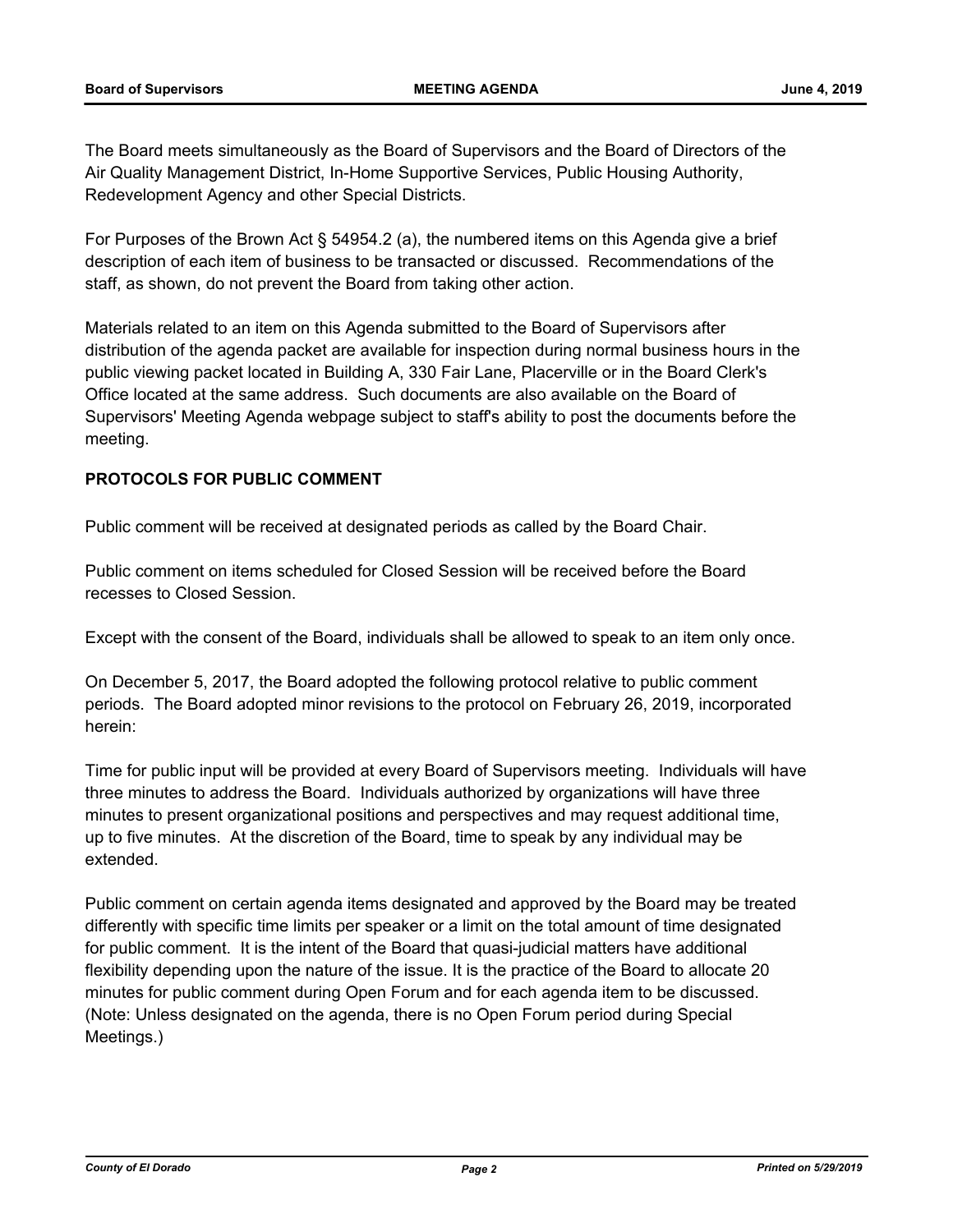Individual Board members may ask clarifying questions but will not engage in substantive dialogue with persons providing input to the Board.

If a person providing input to the Board creates a disruption by refusing to follow Board guidelines, the Chair of the Board may take the following actions:

Step 1. Request the person adhere to Board guidelines. If the person refuses, the Chair may turn off the speaker's microphone.

Step 2. If the disruption continues, the Chair may order a recess of the Board meeting.

Step 3. If the disruption continues, the Chair may order the removal of the person from the Board meeting.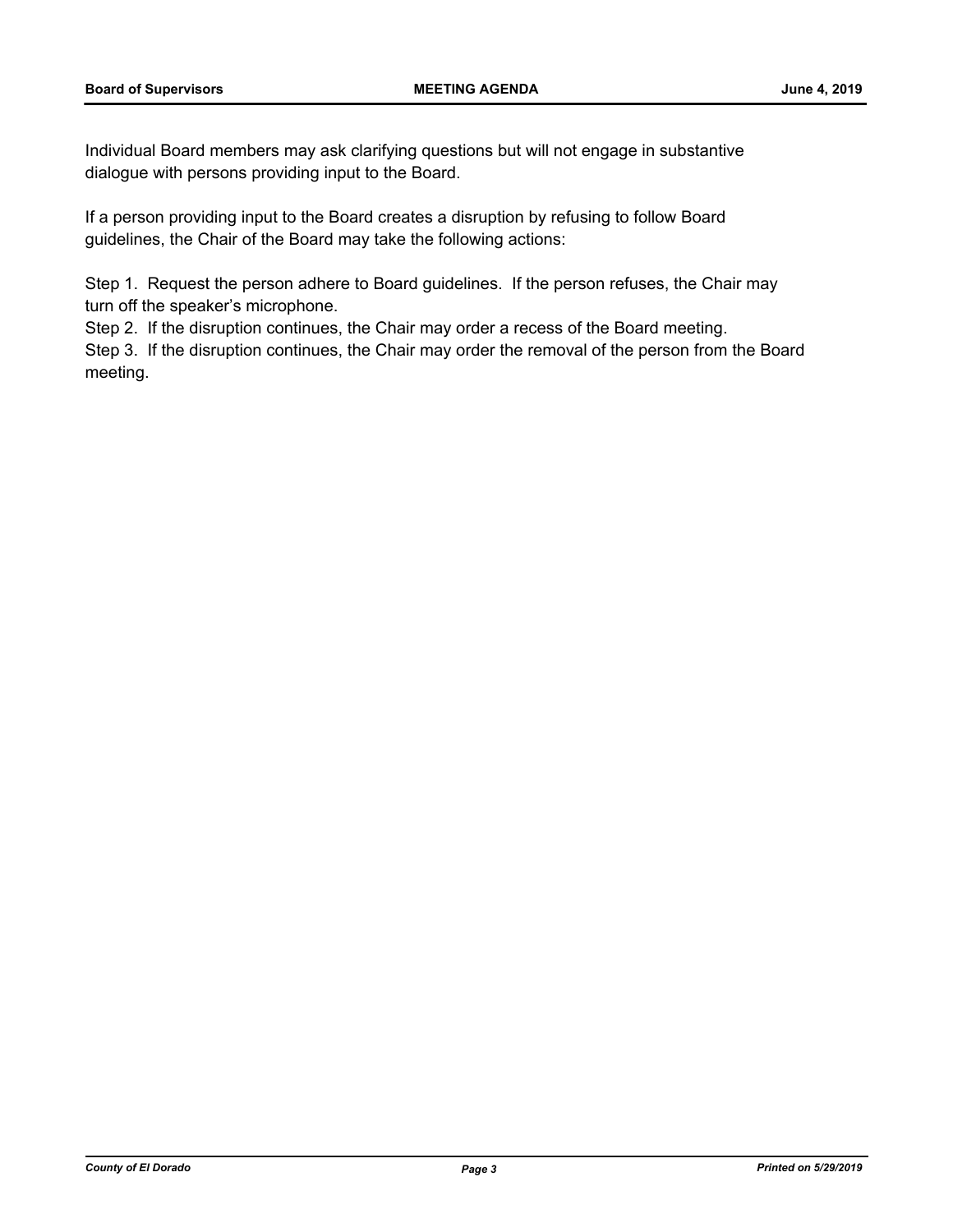#### **9:00 A.M. - CALL TO ORDER**

#### **INVOCATION AND PLEDGE OF ALLEGIANCE TO THE FLAG**

#### **ADOPTION OF THE AGENDA AND APPROVAL OF CONSENT CALENDAR**

The Board may make any necessary additions, deletions or corrections to the agenda including moving items to or from the Consent Calendar and adopt the agenda and the Consent Calendar with one single vote. A Board member may request an item be removed from the Consent Calendar for discussion and separate Board action. At the appropriate time as called by the Board Chair, members of the public may make a comment on matters on the Consent Calendar prior to Board action.

#### **OPEN FORUM**

Open Forum is an opportunity for members of the public to address the Board of Supervisors on subject matter that is not on their meeting agenda and within their jurisdiction. Public comments during Open Forum are limited to three minutes per person. Individuals authorized by organizations will have three minutes to present organizational positions and perspectives and may request additional time, up to five minutes. The total amount of time reserved for Open Forum is 20 Minutes.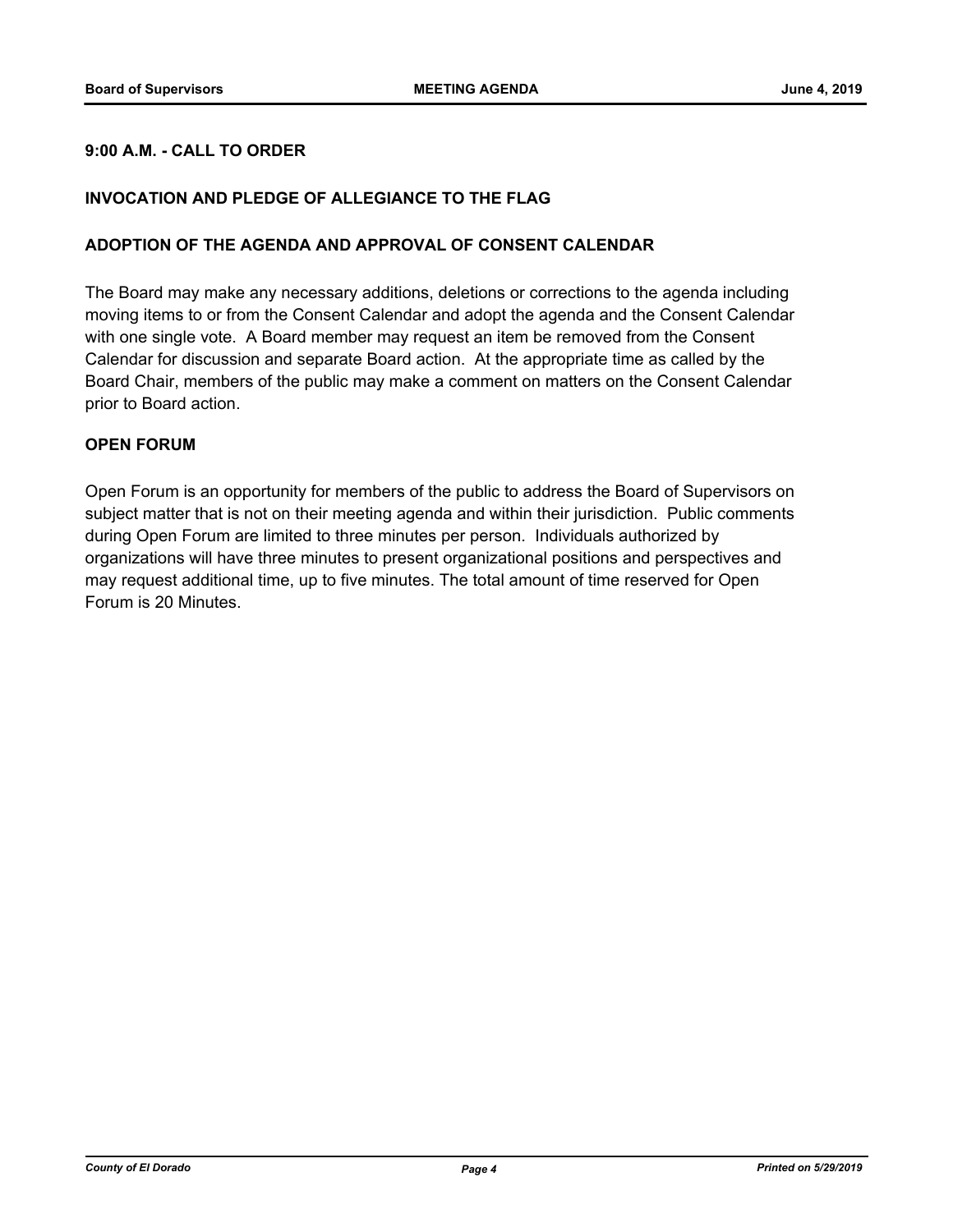#### **CONSENT CALENDAR**

**1.** [19-0855](http://eldorado.legistar.com/gateway.aspx?m=l&id=/matter.aspx?key=26178) Clerk of the Board recommending the Board approve the Minutes from the regular meeting of May 21, 2019.

#### **GENERAL GOVERNMENT - CONSENT ITEMS**

**2.** [19-0783](http://eldorado.legistar.com/gateway.aspx?m=l&id=/matter.aspx?key=26105) Auditor-Controller recommending the Board authorize the Auditor-Controller to remove the fixed assets and minor equipment listed on the attached schedules from the County's fixed asset records. (Cont. 5/21/19, Item 4)

**FUNDING:** N/A

**3.** [19-0859](http://eldorado.legistar.com/gateway.aspx?m=l&id=/matter.aspx?key=26182) Chief Administrative Office and Auditor-Controller recommending the Board rescind Board Policy B-8, Intra-County Service Charges Policy.

#### **FUNDING:** N/A

- **4.** [16-0305](http://eldorado.legistar.com/gateway.aspx?m=l&id=/matter.aspx?key=20961) Chief Administrative Office recommending the Board find that a state of emergency continues to exist in El Dorado County as a result of unprecedented tree mortality due to drought conditions and related bark beetle infestations. (Cont. 5/21/19, Item 5)
- **5.** [19-0860](http://eldorado.legistar.com/gateway.aspx?m=l&id=/matter.aspx?key=26183) Chief Administrative Office recommending the Board authorize the payment of \$78,338 to the El Dorado Hills County Water District (El Dorado Hills Fire Department), finding that such payment will increase funding for the department to deliver fire protection and emergency medical services, providing a valuable public benefit.

**FUNDING:** General Fund.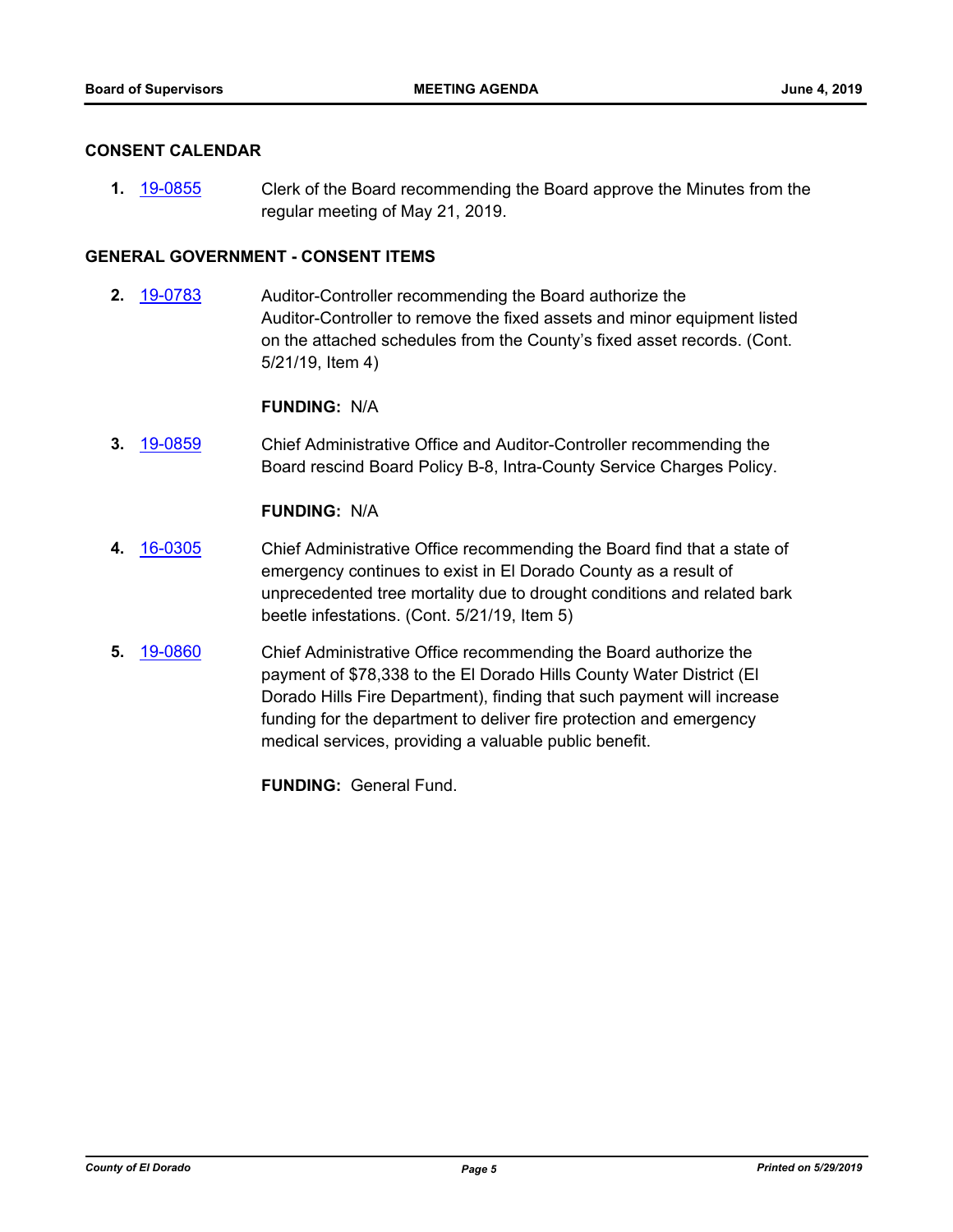**6.** [19-0785](http://eldorado.legistar.com/gateway.aspx?m=l&id=/matter.aspx?key=26107) Chief Administrative Office, Procurement and Contracts, on behalf of Sheriff's Department, Probation Department, District Attorney's Office, and Animal Services Division recommending the Board approve the following: 1) Award Bid 19-680-065 for the purchase of Ammunition to the low qualified bidders, San Diego Police Equipment Company, Inc. of San Diego, CA, Dooley Enterprises, Inc. of Anaheim, CA and Miwall Corporation of Grass Valley, CA; 2) Authorize the Purchasing Agent to issue purchase order contracts to

San Diego Police Equipment Co. in the amount of \$109,245, to Dooley Enterprises in the amount of \$20,206 and to Miwall Corporation in the amount of \$102,720 for a total award in the amount of \$232,171 plus applicable sales tax, for a twelve month (12-month) award period following Board approval; and

3) Authorize the Purchasing Agent to increase the purchase order contracts on an "as needed" basis during the awarded period as long as funding is available within the requesting department's budget.

**FUNDING:** General Fund.

**7.** [19-0820](http://eldorado.legistar.com/gateway.aspx?m=l&id=/matter.aspx?key=26143) Chief Administrative Office, Procurement and Contracts, presenting a list of County surplus property and recommending the Board so declare and authorize disposal of same in accordance with the procedures outlined in the County's Purchasing Ordinance, Chapter 3.12 and Section 3.12.220 thereof.

**FUNDING:** Various.

**8.** [19-0754](http://eldorado.legistar.com/gateway.aspx?m=l&id=/matter.aspx?key=26076) Clerk of the Board and Chief Administrative Office recommending the Board approve the Final Passage (Second Reading) of Ordinance **5102** to amend Ordinance 3528 by repealing and reserving Section 8.08.020 - *Hazard Removal Required* of Chapter 8.08 - *Fire Prevention* as the language regarding the maintenance of a defensible fire break around structures and required clearing of debris from rooftops was superceded with the adoption of Ordinance 5101 on April 30, 2019 which added Chapter 8.09 - Vegetation Management. (Cont. 5/21/19, Item 23)

#### **FUNDING:** N/A

**9.** [19-0569](http://eldorado.legistar.com/gateway.aspx?m=l&id=/matter.aspx?key=25890) Clerk of the Board recommending the Board approve the continuation of perpetual agreement 509-S1711 (FENIX 944) with Municipal Code Corporation for ongoing ordinance code codification services. The annual cost associated with this perpetual agreement is estimated at \$15,000 and is wholly dependent upon the volume and length of ordinances to be codified throughout the year.

**FUNDING:** General Fund.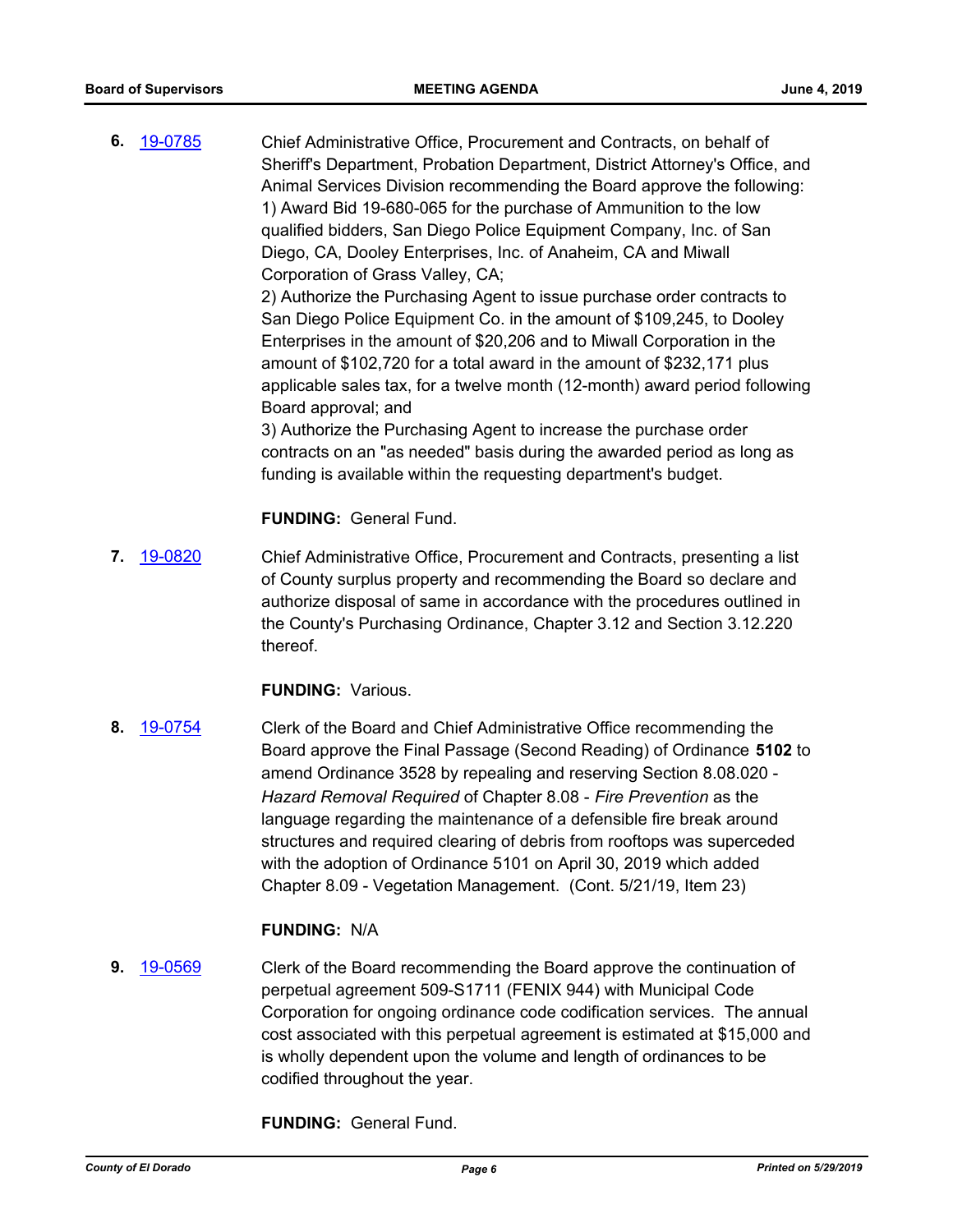- **10.** [19-0870](http://eldorado.legistar.com/gateway.aspx?m=l&id=/matter.aspx?key=26193) Clerk of the Board recommending the Board ratify the First Vice Chair's signature on a Proclamation of the Board of Supervisors recognizing Monday, May 27, 2019, as Memorial Day.
- **11.** [19-0839](http://eldorado.legistar.com/gateway.aspx?m=l&id=/matter.aspx?key=26162) Committee Application Review Team recommending the Board appoint Tamara Johnston to the vacant Member At-Large position on the Community and Economic Development Advisory Committee pursuant to Resolution 177-2017 and Board Policy I-5, Boards, Committees and Commissions - Application Evaluation Policy for Members At-Large, term ending June 3, 2023.
- **12.** [19-0800](http://eldorado.legistar.com/gateway.aspx?m=l&id=/matter.aspx?key=26123) Elections Department recommending the Board approve and authorize the Purchasing Agent to execute perpetual agreement 4052 with Granicus LLC, for an annual software subscription and hosting fee, including maintenance and technical support for the Department's campaigndocs and ecampaign filing system. The annual fee will be fixed at \$13,892.96 for the first 3 years, after this period the agreement may renew at a fee not-to-exceed cost of living increases up to 5% per year. The term of this agreement will commence at execution of agreement.

**FUNDING:** General Fund**.**

**13.** [19-0854](http://eldorado.legistar.com/gateway.aspx?m=l&id=/matter.aspx?key=26177) Director of Human Resources and Chief Administrative Officer recommending the Board adopt and authorize the Chair to sign Resolution **084-2019** establishing revised salaries for the classifications of District Attorney and Sheriff/Coroner/Public Administrator, both elected department heads, to be effective immediately upon adoption.

**FUNDING:** General Fund.

**14.** [19-0778](http://eldorado.legistar.com/gateway.aspx?m=l&id=/matter.aspx?key=26100) Treasurer-Tax Collector recommending the Board authorize the issuance of a second business license to Ronnie Marks, doing business as El Dorado County Psychic, operating a fortune telling/psychic reading business in the Placerville area pursuant to El Dorado County Ordinance Code, Title 5, Section 5.14.070, Business Taxes, Licenses and Regulations - no license may be issued without the express authorization of the Board.

**FUNDING:** N/A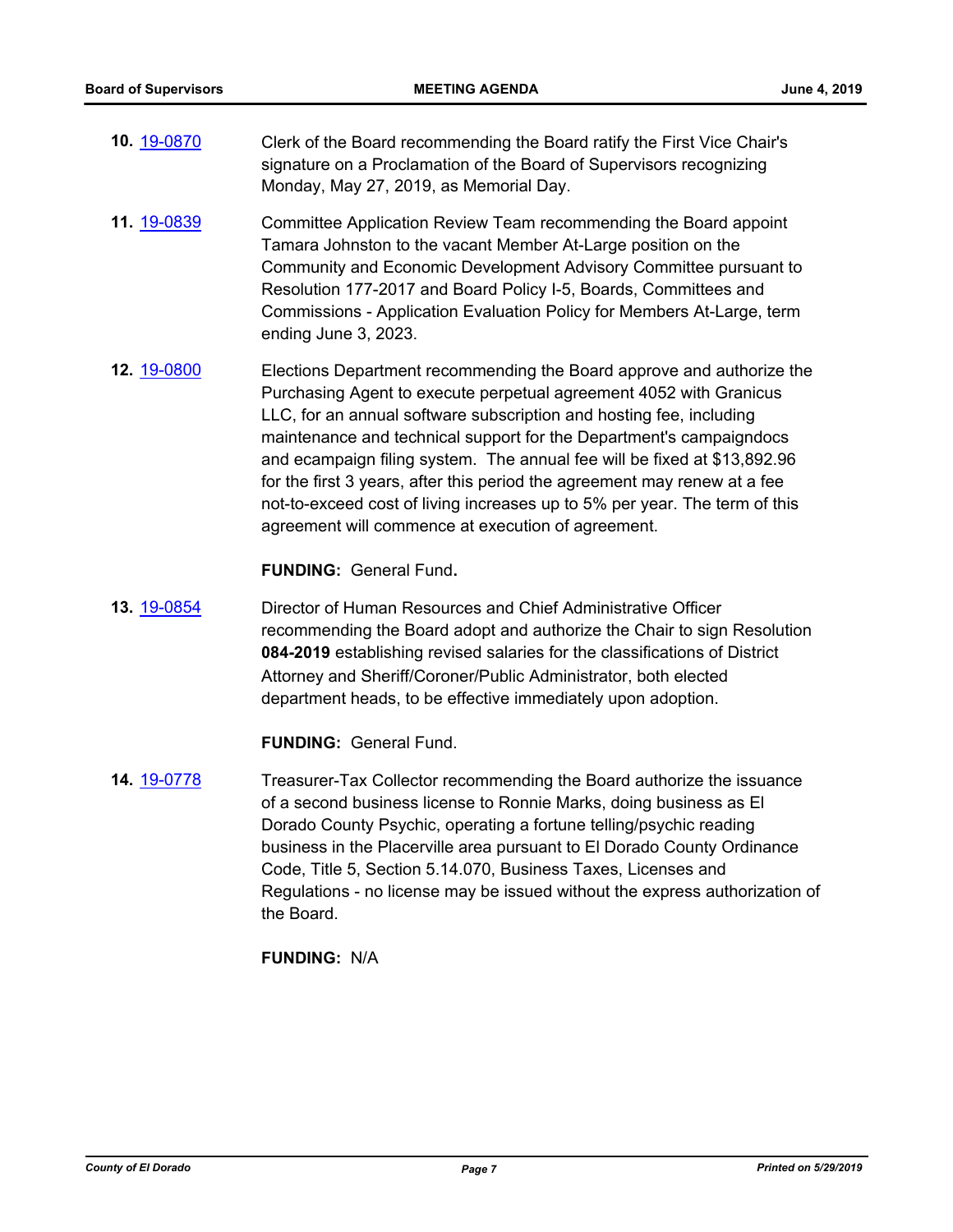**15.** [19-0809](http://eldorado.legistar.com/gateway.aspx?m=l&id=/matter.aspx?key=26132) Supervisor Novasel recommending the Board:

1) Approve and authorize Chair to sign a Proclamation designating June 13-16, 2019, as "El Dorado County Fair Week" in the County of El Dorado; and

2) Encourage Board members and members of the community to attend the ribbon cutting ceremony for the opening of the El Dorado County Fair on Thursday, June 13, 2018, promptly at 11:45 a.m. at the El Dorado County Fairgrounds, Green Gate, located at 100 Placerville Drive in Placerville; and,

3) Encourage Board members to attend the annual luncheon provided by the El Dorado County Fair Board of Directors immediately following the ribbon cutting ceremony.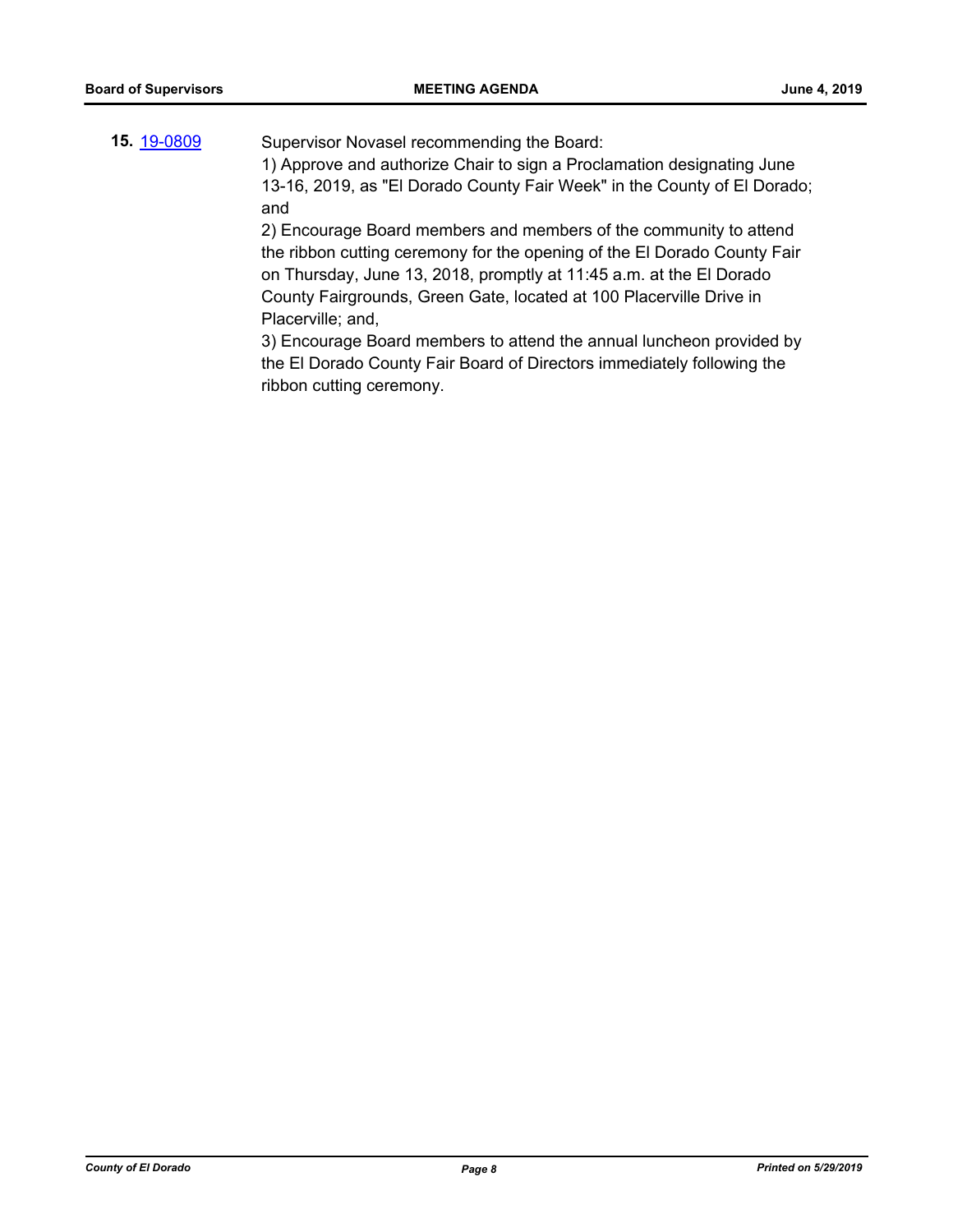#### **HEALTH AND HUMAN SERVICES - CONSENT ITEMS**

**16.** [19-0004](http://eldorado.legistar.com/gateway.aspx?m=l&id=/matter.aspx?key=25325) Health and Human Services Agency recommending the Board: 1) Approve and authorize the Chair to sign Amendment 3 to Agreement for Services 25, (010-S1711) with Crestwood Behavioral Health, Inc., for the provision of "as requested" long-term, 24-hour treatment programs for adults with serious mental disorders, to extend the current term by two years to June 30, 2021, and to increase the compensation by \$3,300,000 for a maximum contractual obligation of \$7,500,000;

2) Make findings in accordance with County Ordinance 3.13.030 that it is more economical and feasible to contract with Crestwood Behavioral Health, Inc. for services because the County has neither the staff nor facilities to provide 24x7 residential treatment and detoxification services; and

3) Authorize the Purchasing Agent, or designee, to execute further documents relating to Agreement for Services 25, (010-S1711), including amendments which do not increase the maximum dollar amount or term of the Agreement, and contingent upon approval by County Counsel and Risk Management.

**FUNDING:** Behavioral Health Realignment.

**17.** [19-0374](http://eldorado.legistar.com/gateway.aspx?m=l&id=/matter.aspx?key=25695) Health and Human Services Agency recommending the Board: 1) Approve and authorize the Chair to sign Agreement for Services 3804 with Mental Health Management I, Inc., doing business as Canyon Manor (Canyon Manor), for the provision of Mental Health Rehabilitation Center services, in the amount of \$337,500, for the term of three years from July 1, 2019 through June 30, 2022;

> 2) Make findings in accordance with County Ordinance 3.13.030 that it is more economical and feasible to contract with Canyon Manor for services provided under this Agreement 3804 because the County has neither the staff nor facilities to perform said services; and

3) Authorize the Purchasing Agent, or designee, to execute further documents relating to Agreement for Services 3804, including amendments which do not increase the maximum dollar amount or term of the Agreement, and contingent upon approval by County Counsel and Risk Management.

**FUNDING:** 100% State Funding: 1991 and 2011 Mental Health Realignment.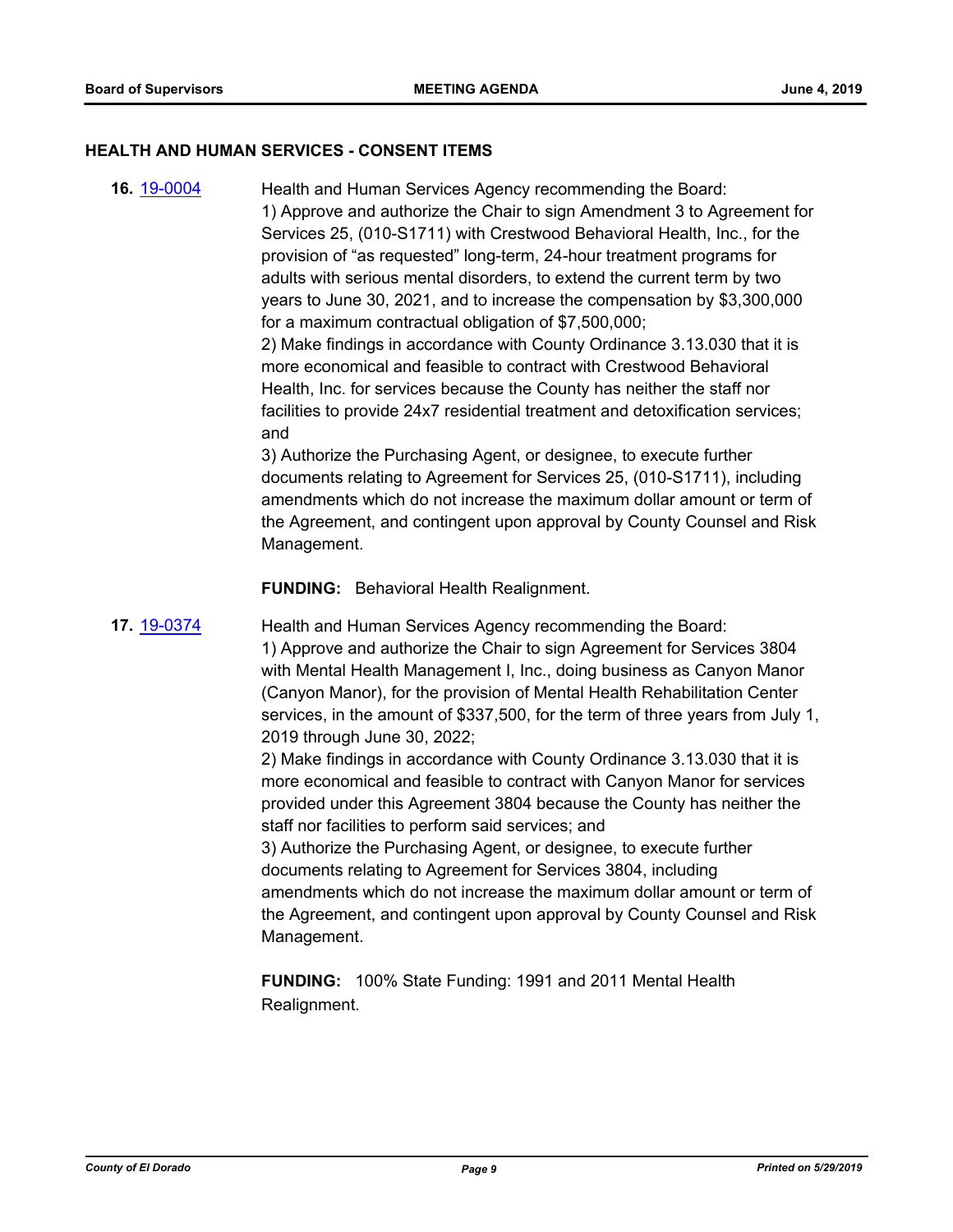| 18. 19-0411 | Health and Human Services Agency recommending the Board:<br>1) Approve and authorize the Chair to sign Agreement for Services 3827<br>with New Morning Youth and Family Services, Inc., for the provision of<br>Latino Outreach services, on an "as requested" basis, for the term July 1,<br>2019 through June 30, 2023, with a maximum contractual obligation of<br>\$384,000;<br>2) Make findings in accordance with County Ordinance 3.13.030 that it is<br>more economical and feasible to contract with New Morning Youth and<br>Family Services, Inc. for the provision of specialized Prevention and Early<br>Intervention services via an outreach program specific to the Latino<br>population under this Agreement 3827 because the County has neither the<br>staff nor facilities to perform said services; and<br>2) Authorize the Purchasing Agent, or designee, to execute further<br>documents relating to Agreement for Services #3827, including<br>amendments which do not increase the maximum dollar amount or term of<br>the Agreement, and contingent upon approval by County Counsel and Risk<br>Management. |
|-------------|--------------------------------------------------------------------------------------------------------------------------------------------------------------------------------------------------------------------------------------------------------------------------------------------------------------------------------------------------------------------------------------------------------------------------------------------------------------------------------------------------------------------------------------------------------------------------------------------------------------------------------------------------------------------------------------------------------------------------------------------------------------------------------------------------------------------------------------------------------------------------------------------------------------------------------------------------------------------------------------------------------------------------------------------------------------------------------------------------------------------------------------|
|             | <b>FUNDING:</b> 100% State Funding - Mental Health Services Act.                                                                                                                                                                                                                                                                                                                                                                                                                                                                                                                                                                                                                                                                                                                                                                                                                                                                                                                                                                                                                                                                     |
| 19. 19-0420 | Health and Human Services Agency recommending the Board:<br>1) Approve and authorize the Chair to sign Agreement for Services 3764<br>with PESI, Inc., for the provision of Workforce Education and Training, in<br>the amount of \$75,000, for the term of five years from July 1, 2019 through<br>June 30, 2024;<br>2) Make findings in accordance with County Ordinance 3.13.030 that it is<br>more economical and feasible to contract with PESI, Inc. for services<br>provided under this Agreement 3764 because the County does not<br>possess the staff with the necessary skills and qualifications to perform the<br>work; and<br>3) Authorize the Purchasing Agent, or designee, to execute further<br>documents relating to Agreement for Services 3764, including<br>amendments which do not increase the maximum dollar amount or term of<br>the Agreement, and contingent upon approval by County Counsel and Risk<br>Management.<br>FUNDING: 100% State Funding - Mental Health Services Act.                                                                                                                         |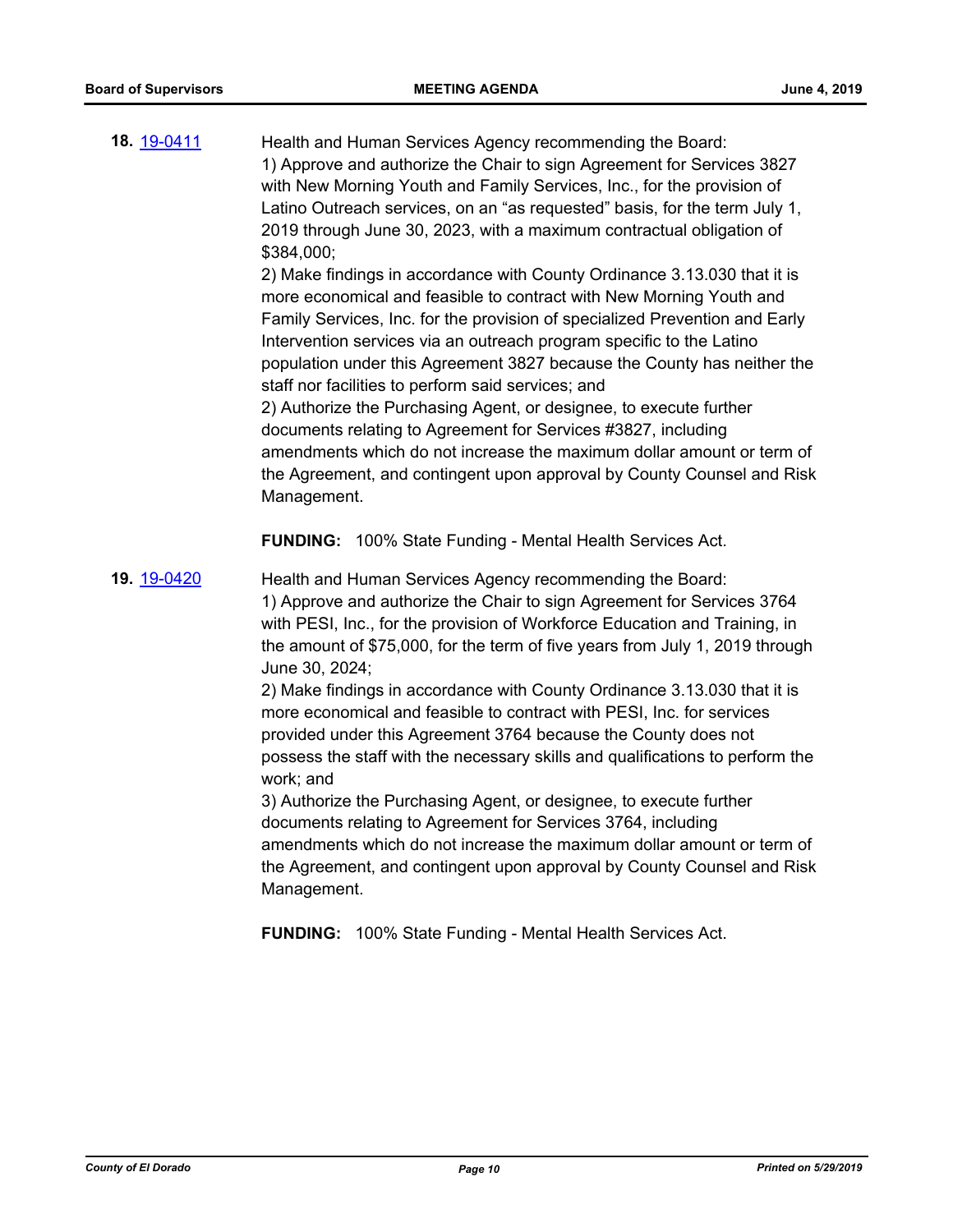| 20. 19-0488 | Health and Human Services Agency recommending the Board:<br>1) Approve and authorize the Chair to sign Amendment I to Agreement for<br>Services 38 (016-S1711) with Black Oak Mine Unified School District, for<br>the provision of the Primary Intervention Project services on an "as<br>requested basis", extending the term for an additional year to June 30,<br>2020, increasing the compensation by \$77,000 for a maximum contractual<br>obligation of \$308,000;<br>2) Make findings in accordance with County Ordinance 3.13.030 that it is<br>more economical and feasible to contract with Black Oak Mine Unified<br>School District for services provided under this Agreement because the<br>contractor will provide equipment, materials, facilities, administration or<br>support services related to services that may not be feasibly provided by<br>the County; and<br>3) Authorize the Purchasing Agent, or designee, to execute further<br>documents relating to Agreement for Services 38 (016-S1711), including<br>amendments which do not increase the maximum dollar amount or term of<br>the Agreement, and contingent upon approval by County Counsel and Risk<br>Management.                                                   |
|-------------|------------------------------------------------------------------------------------------------------------------------------------------------------------------------------------------------------------------------------------------------------------------------------------------------------------------------------------------------------------------------------------------------------------------------------------------------------------------------------------------------------------------------------------------------------------------------------------------------------------------------------------------------------------------------------------------------------------------------------------------------------------------------------------------------------------------------------------------------------------------------------------------------------------------------------------------------------------------------------------------------------------------------------------------------------------------------------------------------------------------------------------------------------------------------------------------------------------------------------------------------------------|
| 21. 19-0515 | FUNDING: 100% State Funding - Mental Health Service Act.<br>Health and Human Services Agency recommending the Board:<br>1) Approve and authorize the Chair to sign Amendment 1 to Agreement for<br>Services 862 (456-S1411) with Summitview Child and Family Services,<br>Inc. for the provision of adult residential treatment services at a licensed<br>Adult Residential Facility, extending the term one year for a total term from<br>May 13, 2014 through June 30, 2020, and increasing the maximum<br>obligation by \$711,724 for a new maximum contractual obligation of<br>\$4,390,324;<br>2) Make findings in accordance with County Ordinance 3.13.030 that it is<br>more economical and feasible to contract with Summitview Child and<br>Family Services, Inc. for services provided under this Agreement 862<br>(456-S1411), because the County does not possess the facilities nor the<br>staff to perform the work; and<br>3) Authorize the Purchasing Agent, or designee, to execute further<br>documents relating to Agreement for Services 862 (456-S1411), including<br>amendments which do not increase the maximum dollar amount or term of<br>the Agreement, and contingent upon approval by County Counsel and Risk<br>Management. |

**FUNDING:** 100% State Funding - Mental Health Services Act.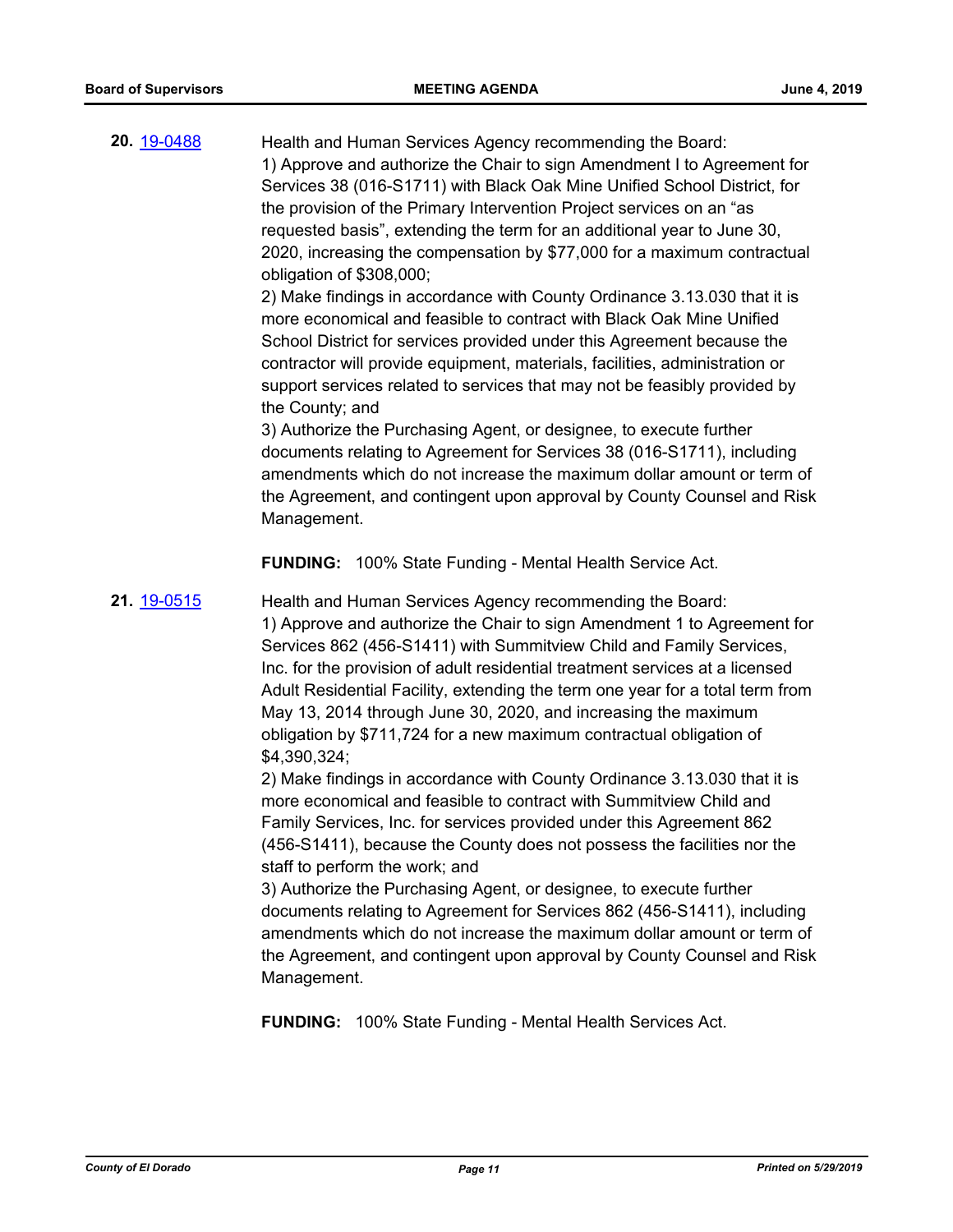| 22. 19-0700 | Health and Human Services Agency (HHSA), recommending the Board:<br>1) Approve the continuation of eighteen (18) perpetual agreements as<br>detailed in Attachment A;<br>2) Authorize the Purchasing Agent to encumber funds for the Fiscal Year<br>2019-2020 payments required for each perpetual agreement;<br>3) Find that, in accordance with County Ordinance Section 3.13.030, it is<br>more economical and feasible to engage independent contractors for the<br>various services provided via the perpetual agreements detailed in<br>Attachment A:<br>4) Delegate authority to the HHSA Director to execute amendments, if any,<br>to the perpetual agreements detailed in Attachment A as needed, including<br>amendments that do not increase the maximum dollar amount or change<br>the term of the Agreement, and contingent upon approval by County |
|-------------|-------------------------------------------------------------------------------------------------------------------------------------------------------------------------------------------------------------------------------------------------------------------------------------------------------------------------------------------------------------------------------------------------------------------------------------------------------------------------------------------------------------------------------------------------------------------------------------------------------------------------------------------------------------------------------------------------------------------------------------------------------------------------------------------------------------------------------------------------------------------|
|             | Counsel and Risk Management, and notify the Board of such amendments<br>on an annual basis;<br>5) Receive and file the list of perpetual agreements to be terminated in<br>Fiscal Year 2018-2019 detailed in Attachment B; and<br>6) Authorize the HHSA Director to terminate other perpetual agreements<br>as appropriate, and including but not limited to those listed in Attachment<br>B, and notify the Board of such terminations on an annual basis.<br><b>FUNDING:</b> Federal and State funds, or grants with the County share of<br>cost or required match, if any, met with realignment or other Non-General<br>Fund resources.                                                                                                                                                                                                                        |
| 23. 19-0798 | Library Department recommending the Board:<br>1) Approve the continuation of the following perpetual agreements for<br>Fiscal Year 2019-2020 for a total amount of \$67,900; and<br>2) Authorize the Purchasing Agent to encumber funds for fiscal year<br>2019-2020<br>a) Agreement 3094 with OCLC, Inc. for ongoing online cataloging in the<br>amount of \$9,900;<br>b) Agreement 651 with CALIFA for public internet access in the amount of<br>\$45,000; and<br>c) Agreement 2074 with TechLogic Corporation for maintenance and<br>technical support for the automated materials handling system in the<br>amount of \$13,000.<br><b>FUNDING: General Fund and CSA 10.</b>                                                                                                                                                                                  |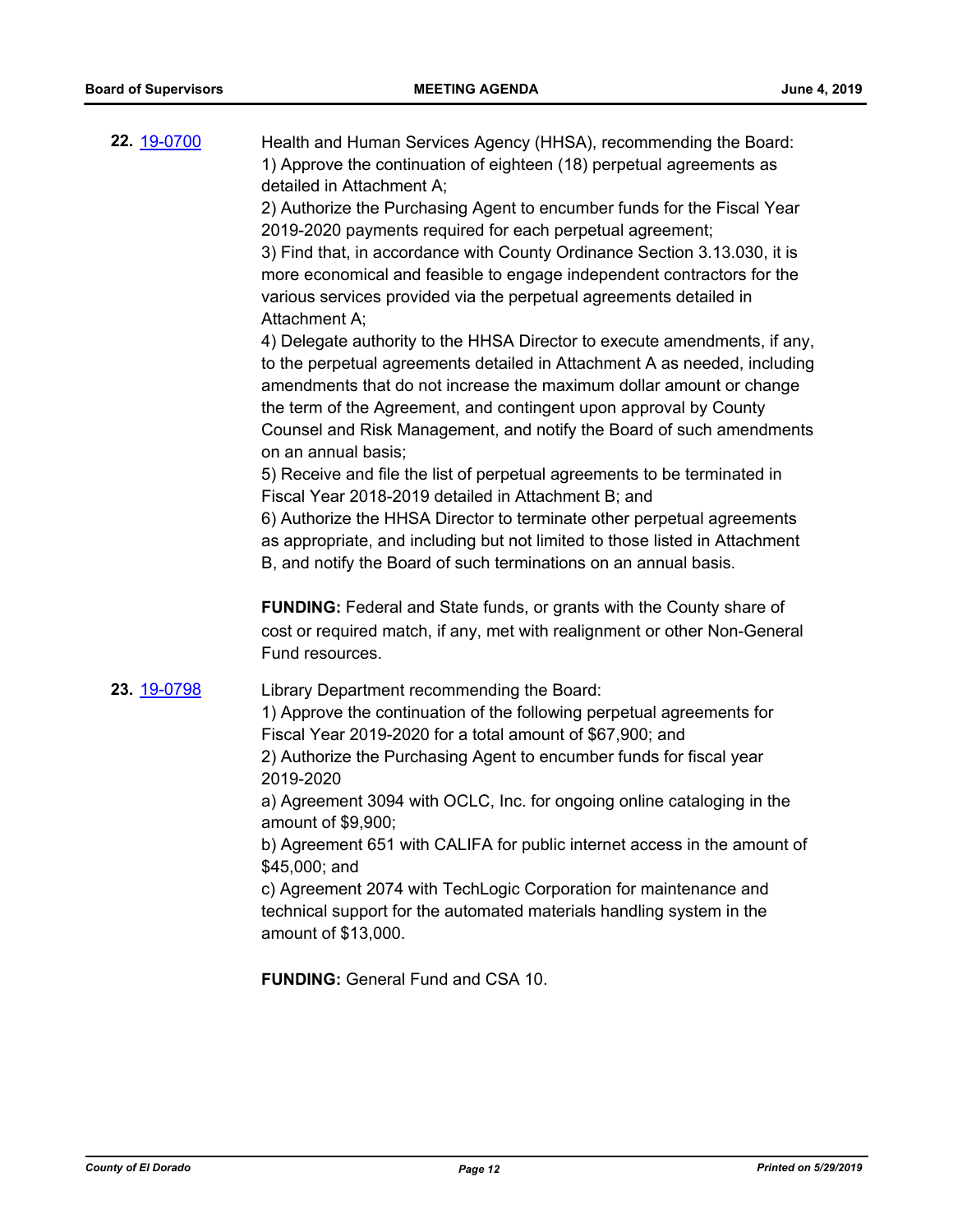#### **LAND USE AND DEVELOPMENT - CONSENT ITEMS**

**24.** [19-0746](http://eldorado.legistar.com/gateway.aspx?m=l&id=/matter.aspx?key=26068) Air Quality Management District recommending the Board, acting as the Air Quality Management District Board of Directors, adopt and authorize the Chair to sign Resolution **083-2019** authorizing Air Pollution Control Officer (APCO) to:

> 1) Execute Memorandum of Understanding (MOU) with the Placer County Air Pollution Control District (PCAPCD), authorizing the El Dorado County Air Quality Management District's (EDCAQMD) participation in the shared allocation pool for the California Air Resources Board's (CARB) Funding Agricultural Replacement Measures for Emission Reductions (FARMER) program for projects in El Dorado County;

> 2) Execute a separate MOU with the PCAPCD authorizing the EDCAQMD to implement FARMER program projects awarded to PCAPCD on their behalf;

3) Execute funding agreements with approved grantees for projects in El Dorado County and Placer County, pending approval from County Counsel and Risk Management;

4) Implement and expend the funds in accordance with the EDCAQMD / PCAPCD MOUs; and

5) Execute any future grant contracts or MOUs and funding agreements and other necessary actions to receive additional FARMER funding through the statutory term of the program.

**FUNDING:** Funding authorized by State Assembly Bills 134 and 109.

**25.** [19-0790](http://eldorado.legistar.com/gateway.aspx?m=l&id=/matter.aspx?key=26113) Air Quality Management District recommending the Board, acting as the Air Quality Management District Board of Directors, adopt and authorize the Chair to sign Resolution **082-2019** authorizing Air Pollution Control Officer to:

> 1) Execute grant agreement G18-PBRM-06 accepting initial funding from the California Air Resources Board (CARB) in the estimated amount of \$28,717 for the implementation of the Prescribed Burn Reporting and Monitoring Support Program (Program);

> 2) Execute any future grant or funding agreements with CARB and other necessary actions to receive additional funding to support the implementation of the Program through the statutory term of the program; and

3) Implement and expend the funds in accordance with agreement G18-PBRM-06 and CARB requirements.

**FUNDING:** State funding from the California Climate Investments Greenhouse Gas Reduction Fund.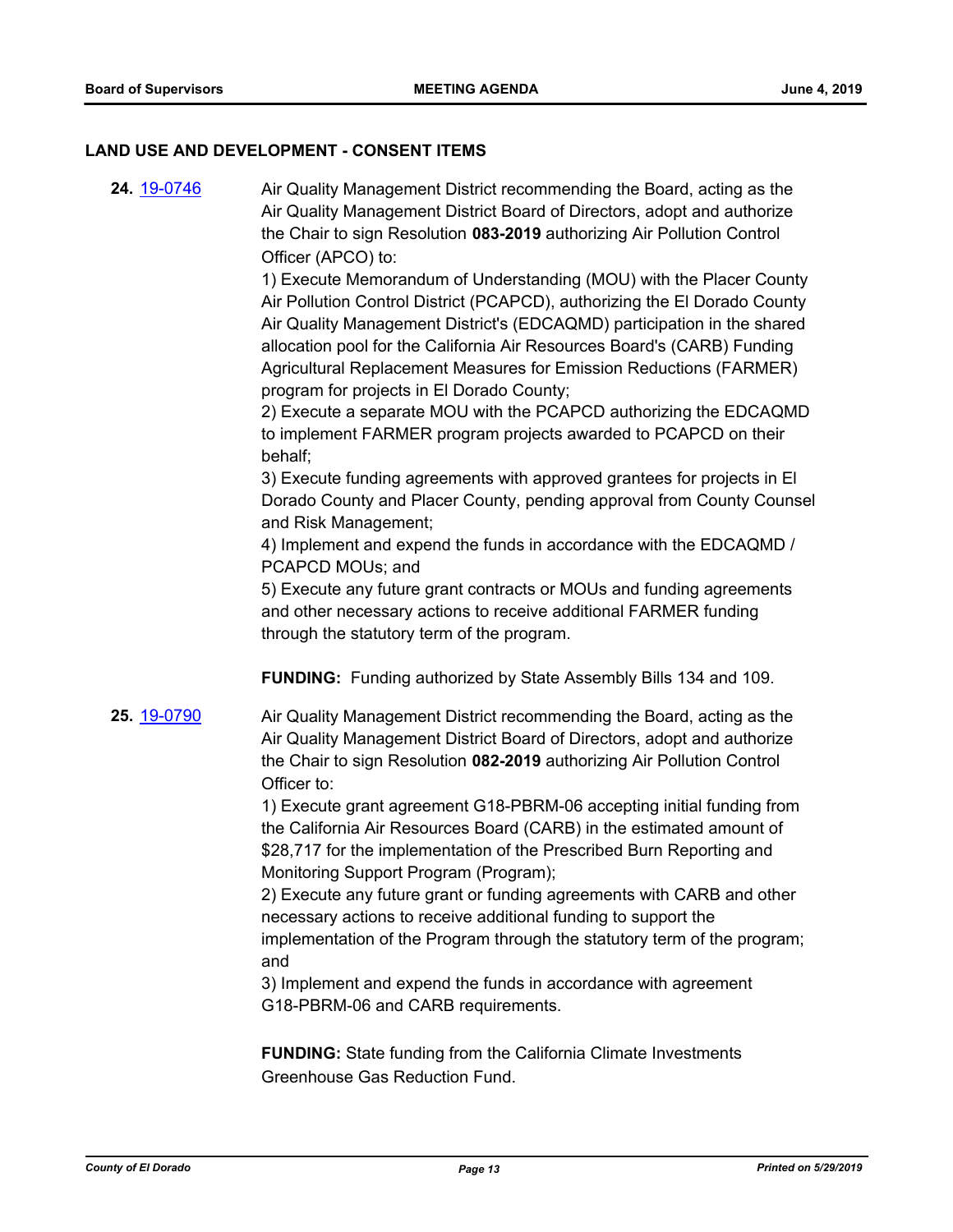**26.** [19-0738](http://eldorado.legistar.com/gateway.aspx?m=l&id=/matter.aspx?key=26060) Department of Transportation recommending the Board authorize the Chair to sign the Federal Apportionment Exchange and State Match Program Agreement X19-5925(173) with the California Department of Transportation, allowing direct exchange with the State of \$359,164 in Fiscal Year 2018-2019 Regional Surface Transportation Program and Regional Surface Transportation Block Grant Program Exchange Funds and allowing for the disbursement of \$100,000 in State Match Funds (total funding to be received is \$459,164).

> **FUNDING:** Regional Surface Transportation Program and Regional Surface Transportation Block Grant Program Exchange Funds. (100% - State)

**27.** [19-0753](http://eldorado.legistar.com/gateway.aspx?m=l&id=/matter.aspx?key=26075) Department of Transportation recommending the Board adopt and authorize the Chair to sign Resolution **081-2019** and the Local Agency Disadvantaged Business Enterprise Annual Submittal Form for Federal Fiscal Year 2019/20, and further to authorize the Department of Transportation to submit said Form to the California Department of Transportation.

#### **FUNDING:** N/A

**28.** [19-0787](http://eldorado.legistar.com/gateway.aspx?m=l&id=/matter.aspx?key=26110) Department of Transportation recommending the Board approve and authorize the Chair to sign a budget transfer for Fiscal Year 2018-2019 to allow for the transfer of higher than budgeted revenues in the Road District Tax account to the Road Fund.

**FUNDING:** Road District Tax Revenues.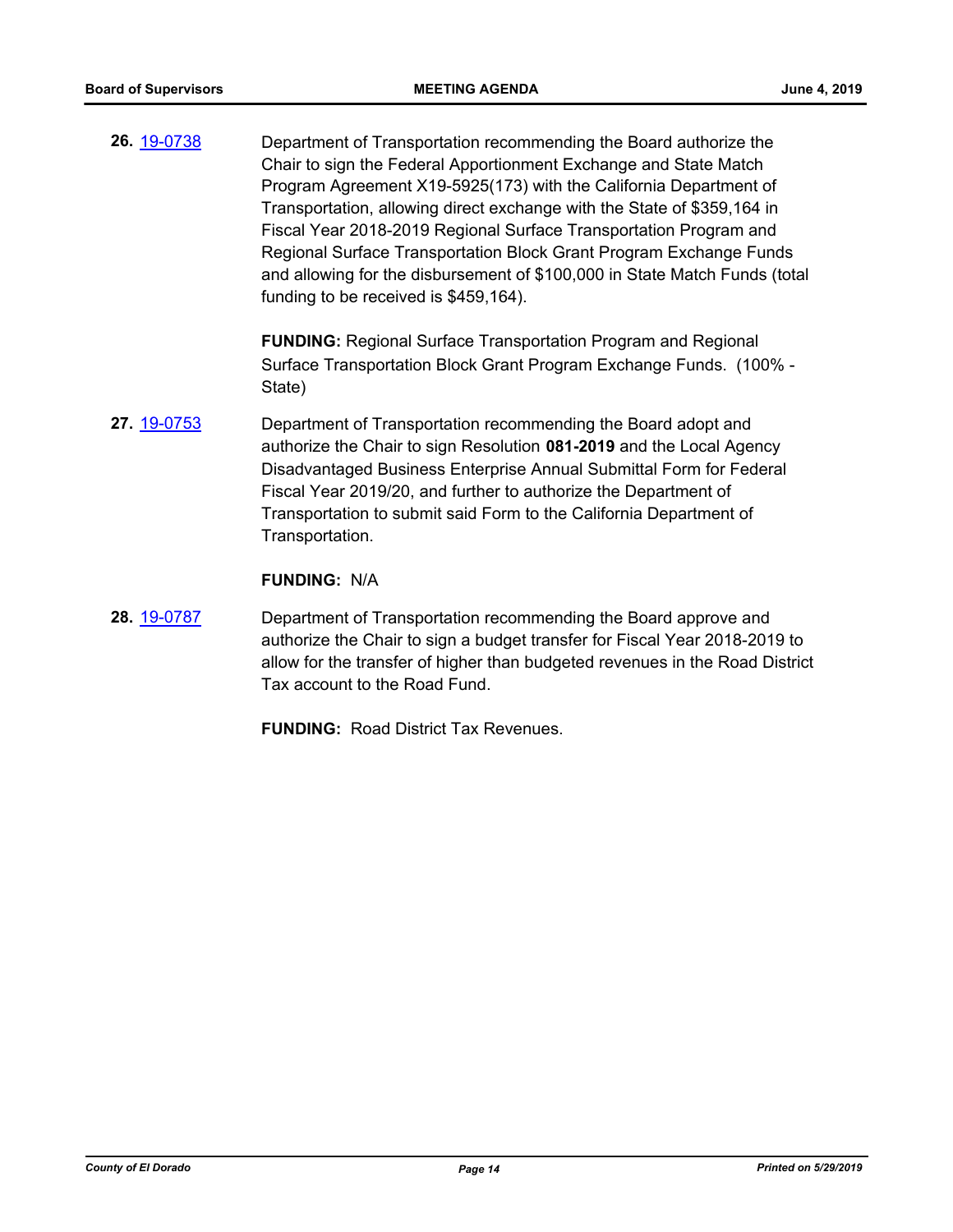**29.** [19-0712](http://eldorado.legistar.com/gateway.aspx?m=l&id=/matter.aspx?key=26034) Planning and Building Department, Economic Development Division, recommending the Board approve and authorize the Purchasing Agent to sign five two-year Funding Agreements for the issuance of Transient Occupancy Tax funding to promote tourism, entertainment, business, and leisure travel in the County, totaling \$610,940 in Fiscal Year 2019-2020 and \$610,940 in Fiscal Year 2020-2021, for a total two-year commitment of \$1,221,880, with an option to extend beyond the two-year term based on performance and accomplishments, and authorize the Purchasing Agent to approve any amendments that do not increase the maximum dollar amount or term of the agreements, contingent upon approval by Counsel and Risk Management, with the following organizations:

> 1) \$240,920 in Fiscal Year 2019-20 and \$240,920 in Fiscal Year 2020-2021 with the El Dorado County Chamber of Commerce - El Dorado Visitors Authority;

> 2) \$150,750 in Fiscal Year 2019-20 and \$150,750 in Fiscal Year 2020-2021 with the El Dorado County Chamber of Commerce - El Dorado Film Commission;

3) \$110,320 in Fiscal Year 2019-20 and \$110,320 in Fiscal Year 2020-2021 with the El Dorado Hills Chamber of Commerce - California Welcome Center;

4) \$78,950 in Fiscal Year 2019-20 and \$78,950 in Fiscal Year 2020-2021 with the Lake Tahoe South Shore Chamber of Commerce; and 5) \$30,000 in Fiscal Year 2019-20 and \$30,000 in Fiscal Year 2020-2021

with the Tahoe Prosperity Center.

**FUNDING:** Transient Occupancy Tax. (General Fund)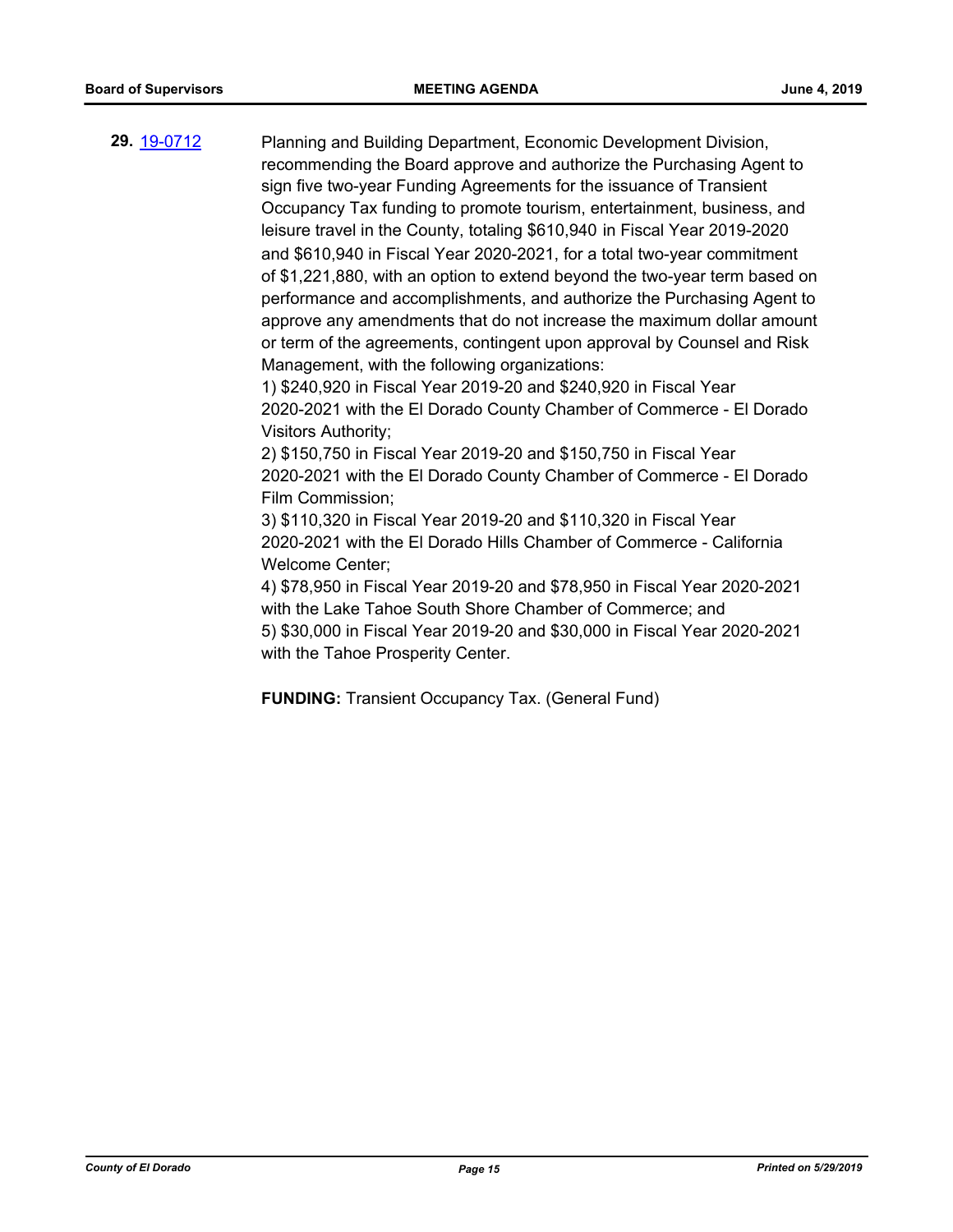#### **LAW AND JUSTICE - CONSENT ITEMS**

**30.** [19-0836](http://eldorado.legistar.com/gateway.aspx?m=l&id=/matter.aspx?key=26159) District Attorney recommending the Board consider the following: 1) Approve and authorize the acceptance of a grant award in the amount of \$270,060 from the California's Governor's Office of Emergency Services for the Violence Against Women Vertical Prosecution Program for the period of July 1, 2019 - June 30, 2020 based on the received Letter of Intent;

2) Approve and authorize the Chair to sign the Certification of Assurance of Compliance Violence Against Women Act;

3) Authorize the District Attorney to execute the Grant Award Agreement and required documents, including any extensions or amendments thereof which do not increase the net county costs; and

4) Approve and authorize the Purchasing Agent to execute Amendment I to Agreement 3370 with the Center for Violence Free Relationships in an amount not to exceed \$149,200 for the period covering July 1, 2018 through June 30, 2020, to provide one full-time Victim Advocate to the grant program, contingent upon approval by County Counsel and Risk Management.

**FUNDING:** California Governor's Office of Emergency Services Violence Against Women Act Services\*Training\*Officers\*Prosecutors Formula Grant Program Funds.

**31.** [19-0779](http://eldorado.legistar.com/gateway.aspx?m=l&id=/matter.aspx?key=26101) Probation Department and Procurement and Contracts Division recommending the Board receive notification of transition from the Department issued Glock Gen4 .40 caliber service weapons to the Glock Gen5 9mm service weapon. Trading in Sixty (60) Department Issued Glock Generation 4 G22 .40 Caliber Firearms, including three (3) magazines each, to ProForce to offset a portion of cost of sixty (60) Glock Gen 5 G45 9mm handguns. ProForce will process the employee buy back of all firearms to interested staff.

**FUNDING:** General Fund.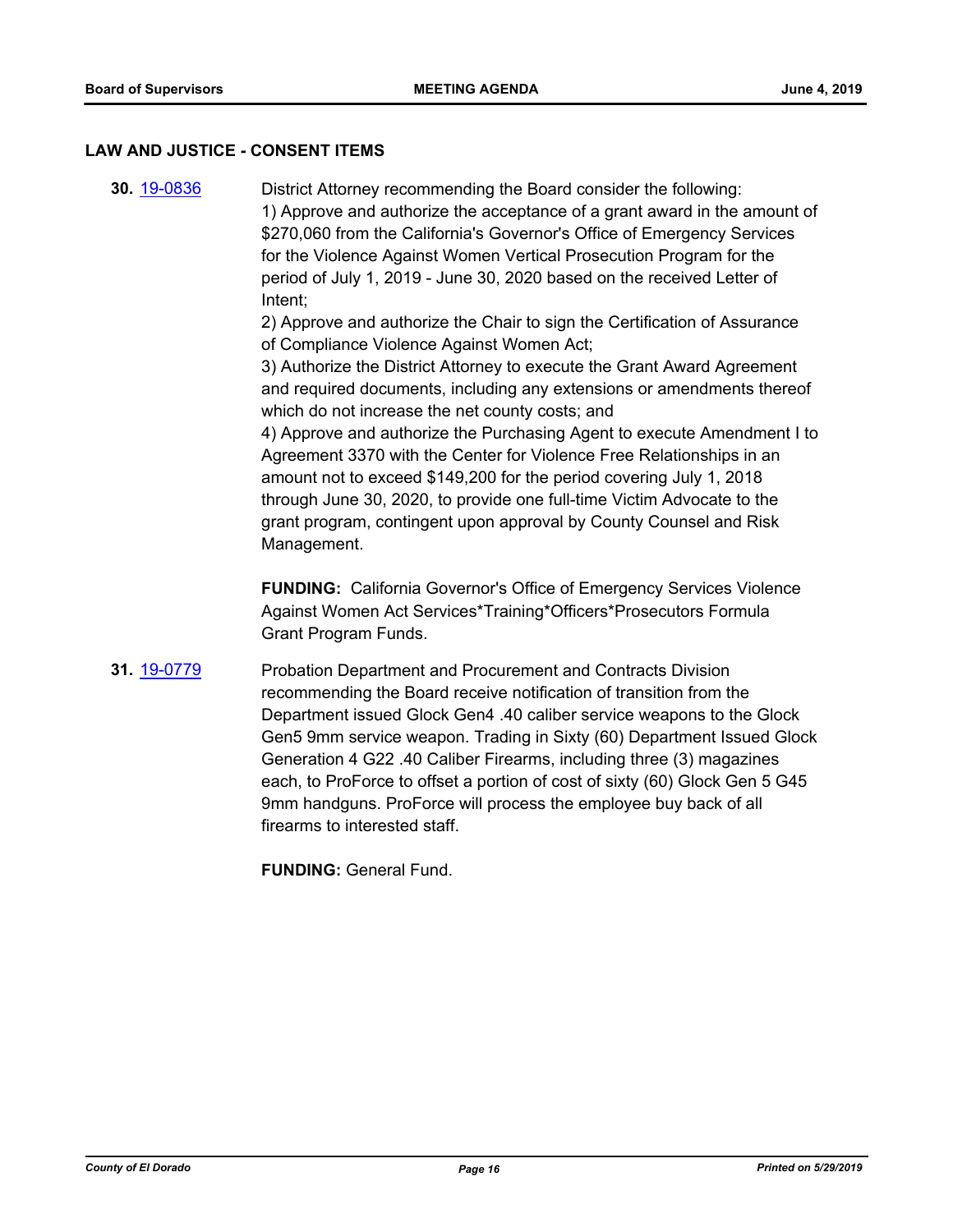**32.** [19-0711](http://eldorado.legistar.com/gateway.aspx?m=l&id=/matter.aspx?key=26033) Probation Department recommending the Board: 1) Make findings in accordance with County ordinance 3.13.030 that it is more economical and feasible to contract out for Program Therapists or Alcohol or Other Drug Counselors for services and support to the Probation Department;

2) Approve and authorize the Chair to sign Agreement 3953 with Tahoe Youth and Family Services in an amount not to exceed \$811,050.00 for a term beginning July 1, 2019 through June 30, 2022 to provide Program Therapist(s) or Alcohol or Other Drug Counselor(s) for counseling and support, on an "as needed" basis, to the Probation Department Juvenile Detention Facility and Field Office in South Lake Tahoe; and 3) Authorize the Purchasing Agent, or designee, to execute further documents relating to Agreement for Services 3953, including future amendments which do not increase the maximum dollar amount or term of the Agreement, and contingent upon approval by County Counsel and Risk Management.

**FUNDING:** Juvenile Probation Camp Funding.

**33.** [19-0647](http://eldorado.legistar.com/gateway.aspx?m=l&id=/matter.aspx?key=25969) Sheriff's Office recommending the Board: 1) Authorize the Sheriff to sign a Memorandum of Understanding and Cost Share Agreement for the Central Valley Information Sharing System for the term June 4, 2019 through June 3, 2020 for the use of the Lexis Nexis information sharing system, Accurint Virtual Crime Center; and 2) Authorize payments estimated at \$36,000 for the County's annual maintenance costs for the use of the Lexis Nexis information sharing system.

**FUNDING:** Homeland Security Grant Funds.

**END CONSENT CALENDAR**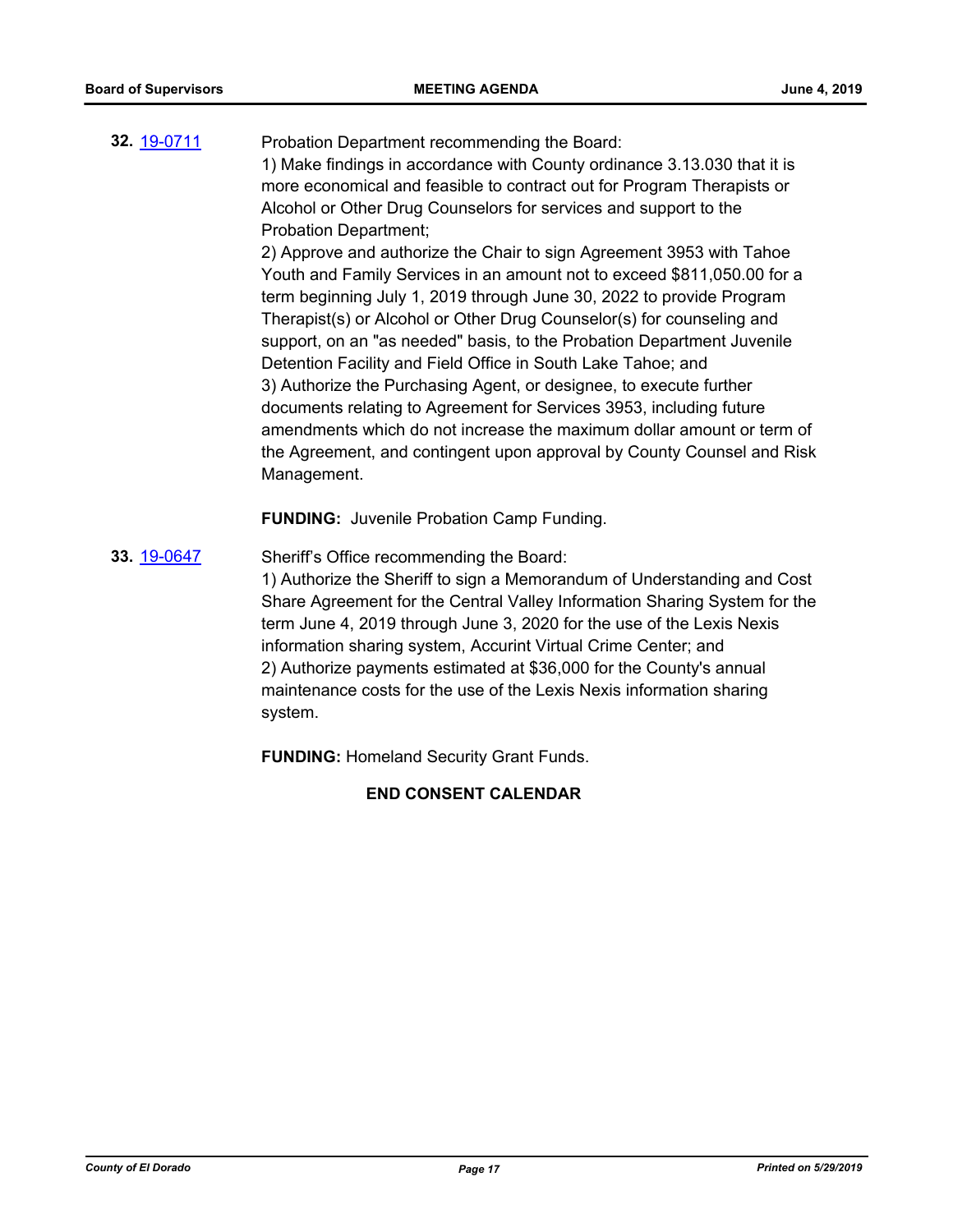#### **DEPARTMENT MATTERS (Items in this category may be called at any time)**

**34.** [19-0878](http://eldorado.legistar.com/gateway.aspx?m=l&id=/matter.aspx?key=26201) Auditor-Controller recommending that the Board; 1) Authorize payments to six employees in the Auditor-Controller's Office that have accrued vacation hours in excess of the vacation cap accrual limit of 320 hours established by the Board; and 2) Approve the attached Budget Transfer that will reduce the General Fund Contingency Appropriation and increase the Auditor-Controller's Budget by \$45,000 in Fiscal Year 2018-2019.

> It is recommended that these employees be offered the opportunity to cash out their vacation hours in excess of 300 hours to the County at their current hourly rate to reduce this leave accrual liability. (Est. Time: 10 Min.)

**FUNDING:** General Fund.

**35.** [19-0743](http://eldorado.legistar.com/gateway.aspx?m=l&id=/matter.aspx?key=26065) Planning and Building Department, Economic Development Division, recommending the Board approve and authorize the Chair to sign Agreement 3855 with John S. Krueger dba National Market Real Estate Advisors, Economic Development Consulting Services in the amount not to exceed \$100,000, to establish a business attraction and retention program, marketing outreach, and new program analysis including New Finance and Incentive Tool Identification for El Dorado County. (Est. Time: 10 Min.)

**FUNDING:** Economic Development Budget (Transient Occupancy Tax).

**36.** [19-0791](http://eldorado.legistar.com/gateway.aspx?m=l&id=/matter.aspx?key=26114) Supervisor Hidahl recommending the Board find that a public benefit is derived by approving a waiver of applicable fees in the amount of \$3333.45 \$1,150.77 for a new metal storage building to house the equipment necessary for facility operations, maintenance and training for the El Dorado Hills Bowmen. (Est. Time: 10 Min.) (Cont. 5/21/19, Item 25)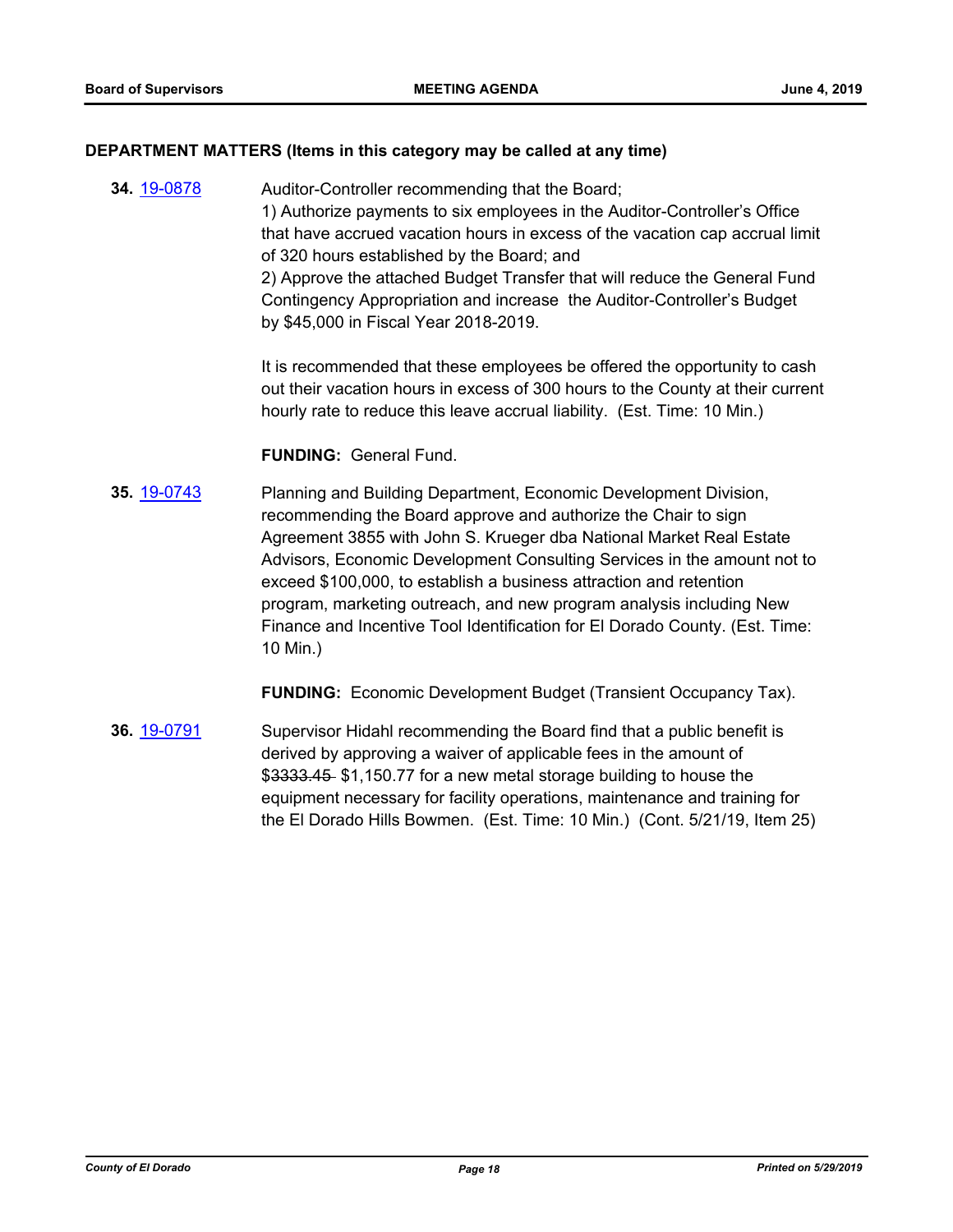#### **10:00 A.M. - TIME ALLOCATION**

**37.** [19-0539](http://eldorado.legistar.com/gateway.aspx?m=l&id=/matter.aspx?key=25860) El Dorado County Fish and Game Committee, in collaboration with the Clerk of the Board, recommending the Board; 1) Pursuant to Board Policy A-3, provide conceptual approval to repeal County Ordinance Code Article XII. *Fish and Game Committee,* Chapter 2.20.820 et. seq. in support of Good Governance Objective 2.1 which directs staff to review all ordinances; 2) Direct staff to return to the Board with a Resolution to enable the Committee's uninterrupted service as an advisory body to include a consideration to change the name of the committee from Fish and Game Committee to Fish and Wildlife Commission in addition to other relatively minor modifications; and 3) Direct the Clerk of the Board to return to the Board on June 25, 2019 with the aforementioned resolution and the Introduction (First Reading) of the Ordinance for Board consideration. (Est. Time: 15 Min.) **38.** [19-0872](http://eldorado.legistar.com/gateway.aspx?m=l&id=/matter.aspx?key=26195) Supervisor Veerkamp recommending the Board: 1) Authorize the Chair's to sign a Proclamation to celebrate the sesquicentennial (150 Years) anniversary of the Wakamatsu Tea and Silk Colony Farm; and 2) Recognize the American River Conservancy for their sponsorship of

## WakamatsuFest150, a three-day event to be held June 6th through June 9th at the Wakamatsu Farm. (Est. Time: 10 Min.)

#### **11:00 A.M. - TIME ALLOCATION**

**39.** [19-0409](http://eldorado.legistar.com/gateway.aspx?m=l&id=/matter.aspx?key=25730) HEARING - El Dorado County Air Quality Management District (AQMD) recommending the Board, acting as the AQMD Board of Directors, hold the hearing on the Fiscal Year 2019/20 recommended budget for the El Dorado County AQMD and consider final adoption on June 25, 2019. (Est. Time: 5 Min.)

**FUNDING:** Permit revenues, State surcharge fees, Grants.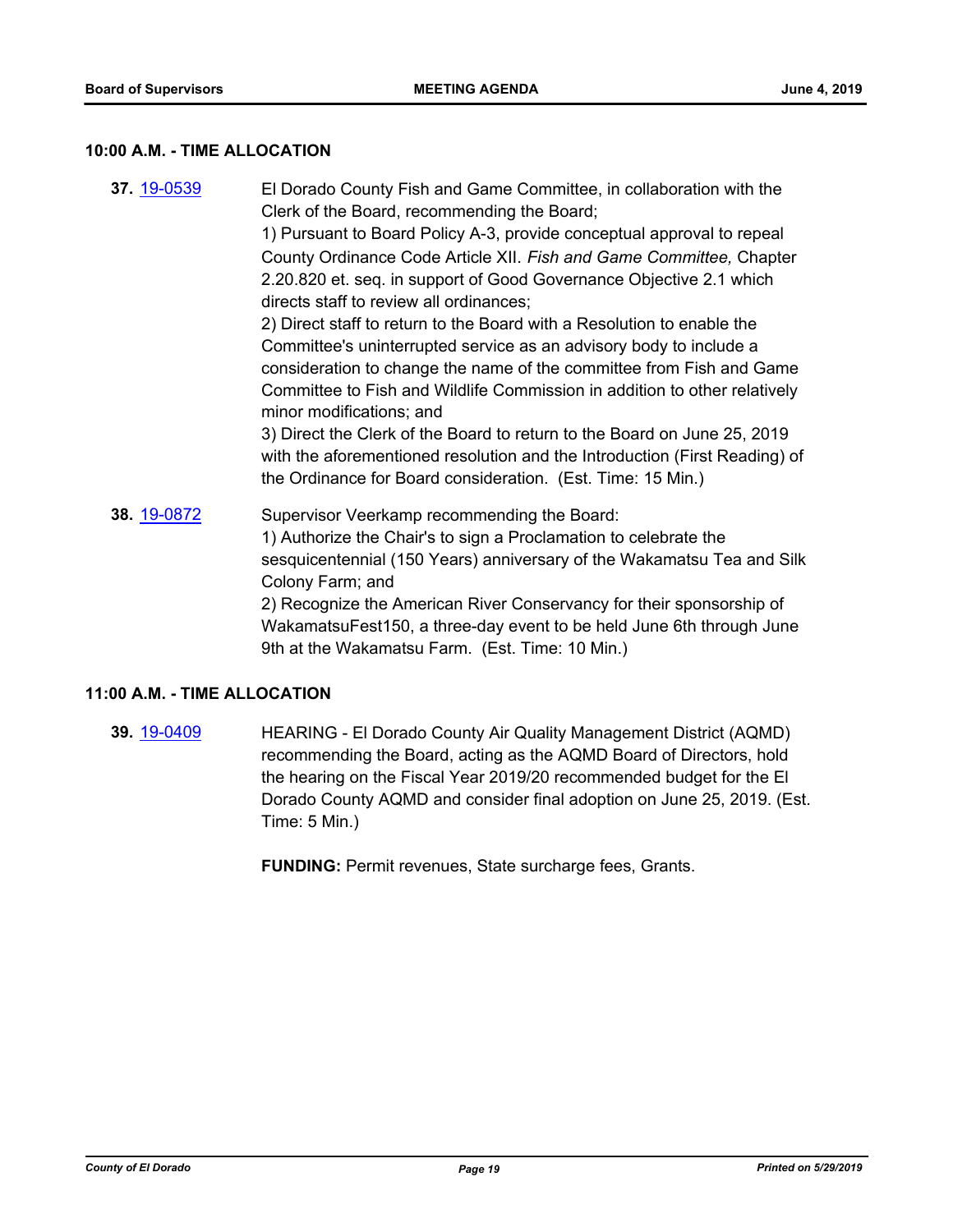| 40. 19-0797 | HEARING - Health and Human Services Agency recommending the Board,<br>acting as the Governing Board of the El Dorado County Public Housing<br>Authority (PHA):<br>1) Adopt and authorize the Chair to sign Resolution 086-2019 to<br>acknowledge the El Dorado County PHA as a high performing agency<br>exempt from the requirement to submit an annual Agency Plan update to<br>the U.S. Department of Housing and Urban Development and approve the<br>updates to the PHA Administrative Plan for continued administration of the<br>Housing Choice Voucher Program; and<br>2) Authorize the Chair to sign certifications or documents, if any, related to<br>submittal of the 2019 Annual Administrative Plan Update List of Revisions<br>to the U.S. Department of Housing and Urban Development. (Est. Time:<br>10 Min.) |
|-------------|--------------------------------------------------------------------------------------------------------------------------------------------------------------------------------------------------------------------------------------------------------------------------------------------------------------------------------------------------------------------------------------------------------------------------------------------------------------------------------------------------------------------------------------------------------------------------------------------------------------------------------------------------------------------------------------------------------------------------------------------------------------------------------------------------------------------------------|
|             | <b>FUNDING: 93% Federal, 4.2% Public Housing Authority Fund Balance,</b><br>2.5% General Fund, .3% other revenue sources.                                                                                                                                                                                                                                                                                                                                                                                                                                                                                                                                                                                                                                                                                                      |
| 41. 19-0755 | Supervisor Veerkamp recommending the Board adopt and authorize the<br>Chair to sign a Proclamation to celebrate the 75th Annual Wheelbarrow<br>Races being held at the El Dorado County Fair on Saturday, June 15,<br>2019. (Est. Time: 10 Min.)                                                                                                                                                                                                                                                                                                                                                                                                                                                                                                                                                                               |
| 42. 19-0873 | Supervisor Veerkamp recommending the Board authorize the Chair's to<br>sign a Proclamation in recognition of 20 years of service to thousands of<br>our youth by the Boys & Girls Club of El Dorado County Western Slope.<br>(Est. Time: 10 Min.)                                                                                                                                                                                                                                                                                                                                                                                                                                                                                                                                                                              |
| 43. 19-0822 | Supervisor Novasel recommending the Board:<br>1) Receive a presentation from the First 5 El Dorado Commission;<br>2) Receive and file the Commissions 2016-2021 Strategic Plan Update;<br>and<br>3) Approve and authorize the Chair to sign Resolution 085-2019<br>celebrating the 20th Anniversary of the First 5 El Dorado Commission.<br>(Est. Time: 30 Min.)                                                                                                                                                                                                                                                                                                                                                                                                                                                               |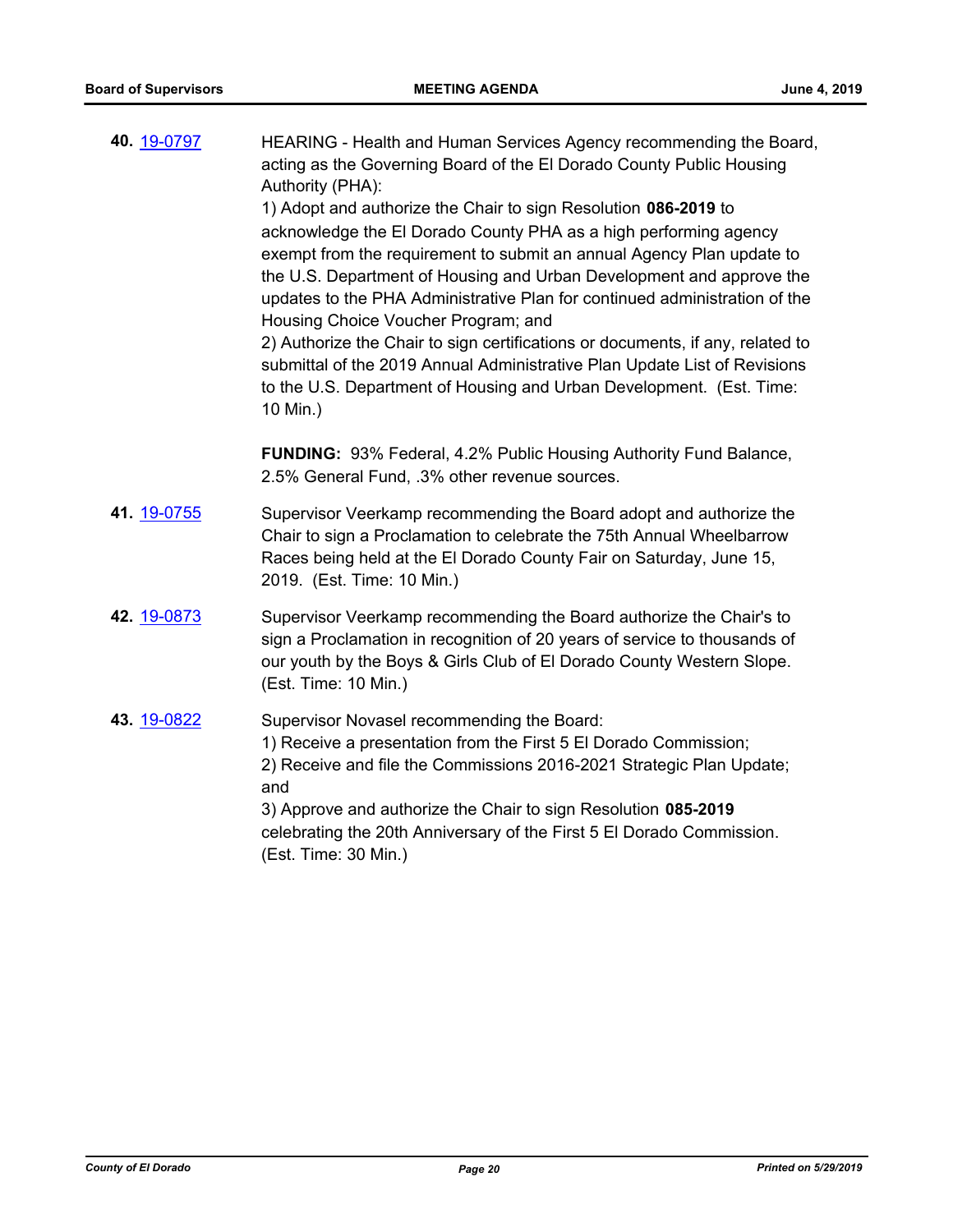#### **2:00 P.M. - TIME ALLOCATION**

**44.** [19-0769](http://eldorado.legistar.com/gateway.aspx?m=l&id=/matter.aspx?key=26091) HEARING - Planning and Building Department, Planning Services Division-Current Planning, recommending the Board: 1) Find that Parcel Map Amendment P-C19-0001 - Silva Parcel Map Amendment, submitted by Keith Silva, amending Parcel Map 046-074 to reduce an existing non-buildable easement from 50 feet to 25 feet, located on the west side of Amber Trail at the intersection with Spirit Lane in the Pollock Pines Rural Center, Assessor's Parcel Number 042-690-32, is Categorically Exempt from the requirements of the California Environmental Quality Act pursuant to Section 15305 - Minor Alterations to Land Use Limitations; and 2) Approve Parcel Map Amendment P-C19-0001, based on the Findings and subject to the Conditions of Approval as presented. (Est. Time: 10 Min.)

**FUNDING:** Applicant Fees (General Fund).

**45.** [19-0786](http://eldorado.legistar.com/gateway.aspx?m=l&id=/matter.aspx?key=26109) HEARING - Planning and Building Department, Planning Services Division-Current Planning, recommending the Board consider the following regarding the Final Subdivision Map Amendment TM-C18-0001 (TM97-1330-F)/Silver Springs Unit 1 Subdivision submitted by Blue Mountain Communities to amend recorded Silver Springs Unit 1 Subdivision Map J-80 by reconfiguring ten residential lots (28, 29, 30, 31, 32, 33; 7 and 8; and 14 and 15) into eight lots, on property identified by Assessor's Parcel Numbers 115-430-28, 115-430-29, 115-430-30, 115-430-31, 115-430-32, 115-430-33; and 115-430-07, 115-430-08; and 115-430-14, 115-430-15, consisting of 3.593 acres located on the east side of Silver Springs Parkway, approximately 1,400 feet south of the intersection with Green Valley Road, in the El Dorado Hills area: 1) Determine that pursuant to the California Environmental Quality Act Guidelines Sections 15162 and 15164, there is no substantial evidence requiring the preparation of a Subsequent Environmental Impact Report or an Addendum to the existing Silver Springs Subdivision Environmental Impact Report, certified by the Board on December 15, 1998; and 2) Approve Final Subdivision Map Amendment TM-C18-000 based on the Findings and subject to the Conditions of Approval as presented. (Est. Time: 10 Min.)

**FUNDING:** N/A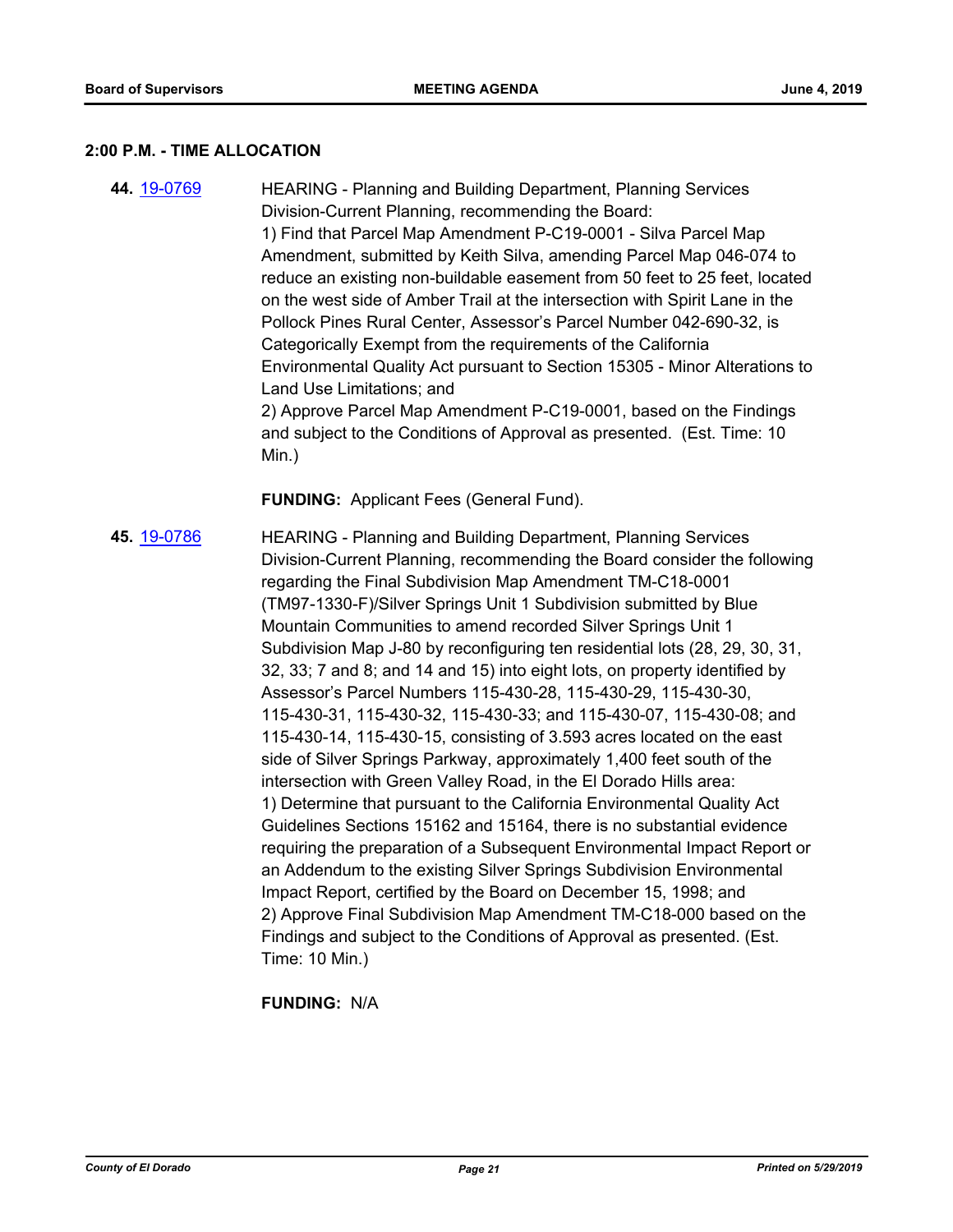**46.** [19-0641](http://eldorado.legistar.com/gateway.aspx?m=l&id=/matter.aspx?key=25963) Department of Transportation recommending the Board: 1) Receive a presentation on the Mount Murphy Road at South Fork American River - Bridge Replacement Project, CIP 77129/36105029; and 2) Approve the process for a new Underground Utility District in the area of Coloma as part of the project and direct Transportation staff to begin the preliminary work and public outreach necessary for its establishment. (Est. Time: 30 Min.)

**FUNDING:** Highway Bridge Program (100%). (Federal Funds)

**ITEMS TO/FROM SUPERVISORS**

**CAO UPDATE**

**ADJOURNMENT**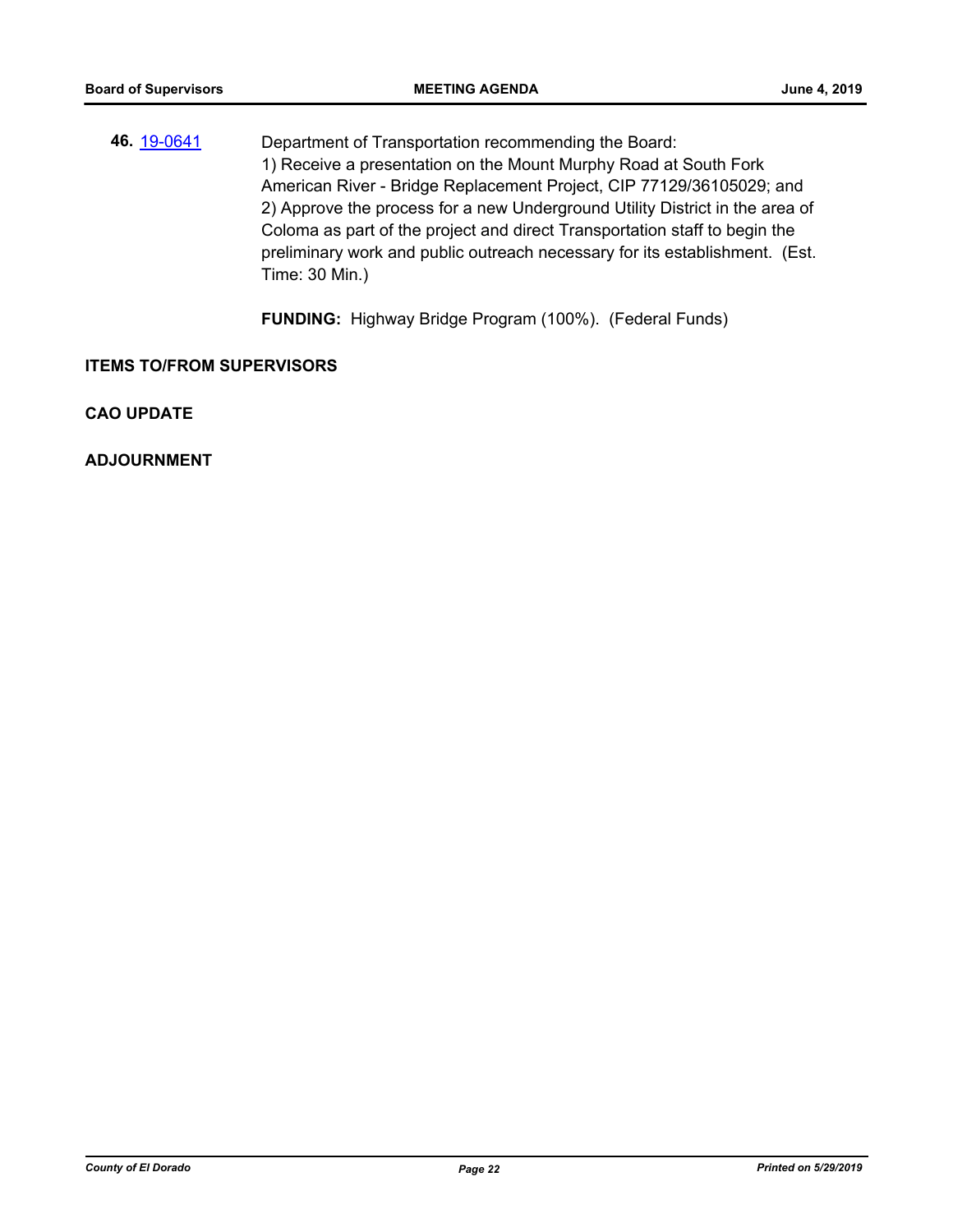#### **CLOSED SESSION**

- **47.** [19-0871](http://eldorado.legistar.com/gateway.aspx?m=l&id=/matter.aspx?key=26194) **Pursuant to Government Code Section 54957.6 Conference with Labor Negotiator**: County Negotiator: Director of Human Resources and/or designee. Employee Organizations: Operating Engineers Local 3 representing employees in the Trades & Crafts and Corrections Bargaining Units; Deputy Sheriffs Association representing employees in the Law Enforcement Unit; El Dorado County Managers' Association, and El Dorado County Deputy County Counsel Association (Est. Time: 30 Min.)
- **48.** [19-0883](http://eldorado.legistar.com/gateway.aspx?m=l&id=/matter.aspx?key=26206) **Conference with Legal Counsel Significant Exposure to Litigation** pursuant to Government Code Section 54956.9(d)(2). Title: National Resources Defense Council v. County of El Dorado (Water Conservation in Landscaping Act). Number of potential cases: (1). (Est. Time: 10 Min.)
- **49.** [19-0862](http://eldorado.legistar.com/gateway.aspx?m=l&id=/matter.aspx?key=26185) **Pursuant to Government Code Section 54956.9(d)(1)- Existing Litigation**. Title: Claim of Marci Henscheid vs. County of El Dorado, Workers' Compensation Claim Settlement, York Risk Services Group, Inc. Claim No. ELAB-547951. (Est. Time: 5 Min.)
- **50.** [19-0863](http://eldorado.legistar.com/gateway.aspx?m=l&id=/matter.aspx?key=26186) **Pursuant to Government Code Section 54956.9(d)(1)- Existing Litigation**. Title: Claim of William Turnbull vs. County of El Dorado, Workers' Compensation Claim Settlement, York Risk Services Group, Inc., Claim No. ELAG-548537 & ELAG-548607. (Est. Time: 5 Min.)
- **51.** [19-0884](http://eldorado.legistar.com/gateway.aspx?m=l&id=/matter.aspx?key=26207) **Pursuant to Government Code Section 54956.8 Conference with Real Property Negotiator**: Instructions to its negotiator regarding the real property described as APN 119-090-19, 3000 Crystal View Drive, El Dorado Hills, CA 95762. The persons with whom the negotiator may negotiate are Kellie and Jeffrey Griggs. Instructions to negotiator will concern price and terms of payment. Tanna Reynoso, Associate Right-of-Way Agent will be the negotiator on behalf of El Dorado County. (Est. Time: 5 Minutes)
- **52.** [19-0886](http://eldorado.legistar.com/gateway.aspx?m=l&id=/matter.aspx?key=26209) **Conference with Legal Counsel - Existing Litigation** pursuant to Government Code Section 54956.9(d)(1). Title: Serrano Associates Appeal of Park Impact Fees. Number of potential cases: (1). (Est. Time: 10 Minutes)